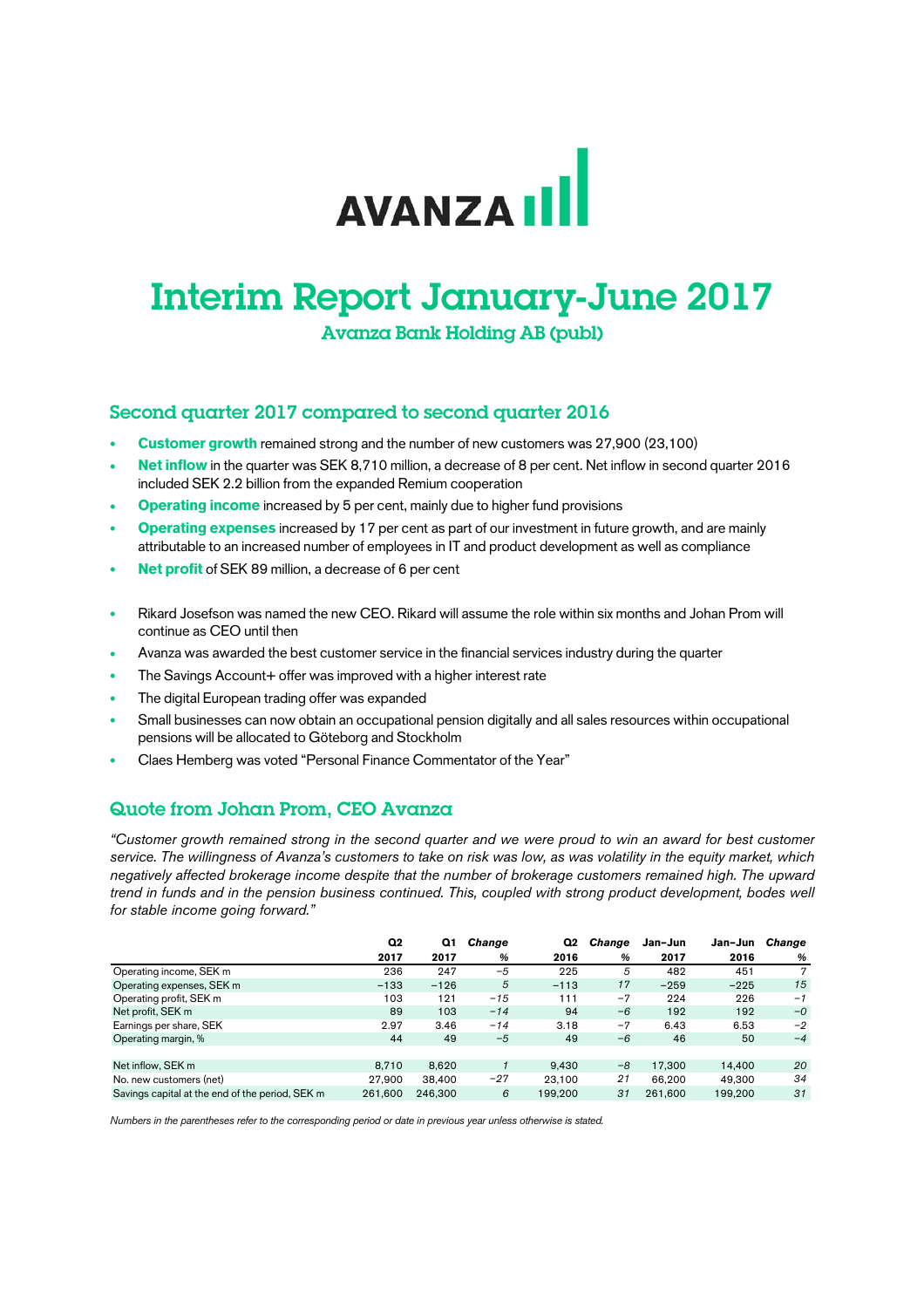### Avanza in brief

#### **This is Avanza**

Avanza was founded in 1999 and has since grown from a small company, dealing solely in online stock broking, into Sweden's leading digital platform for savings and investments. Avanza offers the market's broadest range of savings products, competitive occupational pension solutions and mortgages to customers within Private Banking.

Avanza challenges established structures of large banks and pension providers in the Swedish savings market and drives long-term development of new financial products and services. Customers are offered to save in Swedish and foreign securities and in savings accounts, without fixed account charges and at a very low brokerage fee. Avanza primarily targets individual investors, but also offers services for professional traders, corporate customers, banks and asset managers.

Avanza is covered by the state deposit guarantee and supervised by the Swedish Financial Supervisory Authority. The Parent Company Avanza Bank Holding AB (publ) is listed on Nasdaq Stockholm Large Cap (short name AZA).

#### **An investment in growth**

To create long-term shareholder value, growth in customers and savings capital is key, since there is an underlying connection between inflow and income. Income in turn is driven and affected by:

- attractive offers
- market conditions such as trading activity, fund volumes and interest rates
- changes in deposit and lending volumes

The sensitivity in the event of a decrease in savings capital due to a stock market downturn is difficult to assess, as income is dependent on, among other things, how customers choose to invest their savings capital.

To manage fluctuations in the market, the aim is to broaden the offering.



#### **Vision & business model**

Avanza's vision is to create a better future for millions of people, where the contribution is a cheaper, better and simpler offering. This is based on price leadership, a broad product range and effective decision-making support tools, and by education increase knowledge about savings and investments. The promise is to give customers a better return on their savings than any other bank, due to lower fees and better tools. Satisfied customers and a world-class user experience are key to Avanza's business idea and critical to future growth. Avanza is driven by a consistent focus on creating customer value.

To deliver shareholder value, while the customer promise is fulfilled, cost effeciency is crucial. Avanza's business model is therefore built on scale and the market's lowest cost per transaction and customer. Strong customer growth and the market's lowest cost to savings capital ratio are what lead to long-term growth. Cost effectiveness and economies of scale are achieved through continuous development, digitisation and internal efficiencies. This also reduces operational risks and increases stability.

To deliver on the vision also requires engaged employees and a strong corporate culture that draws its energy from a willingness to change. The corporate climate is characterised by collaboration and humility, and to constantly challenge and think differently.

#### **Long-term targets**

Satisfied customers:

 Sweden's most satisfied savers according to SKI's (Swedish Quality Index) annual award

Satisfied employees:

eNPS (Employee Net Promoter Score) over 45

Long-term value growth:

- Market share of at least 9 per cent of the total net inflow to the Swedish savings market
- 1 million customers by 2020
- Cost increase shall not exceed income growth
- Dividend of at least 70 per cent of the profit of the year

For more information about Avanza, see [avanza.com](http://investors.avanza.se/en) and the [Annual Report.](http://investors.avanza.se/en/avanza-publishes-annual-report-2016)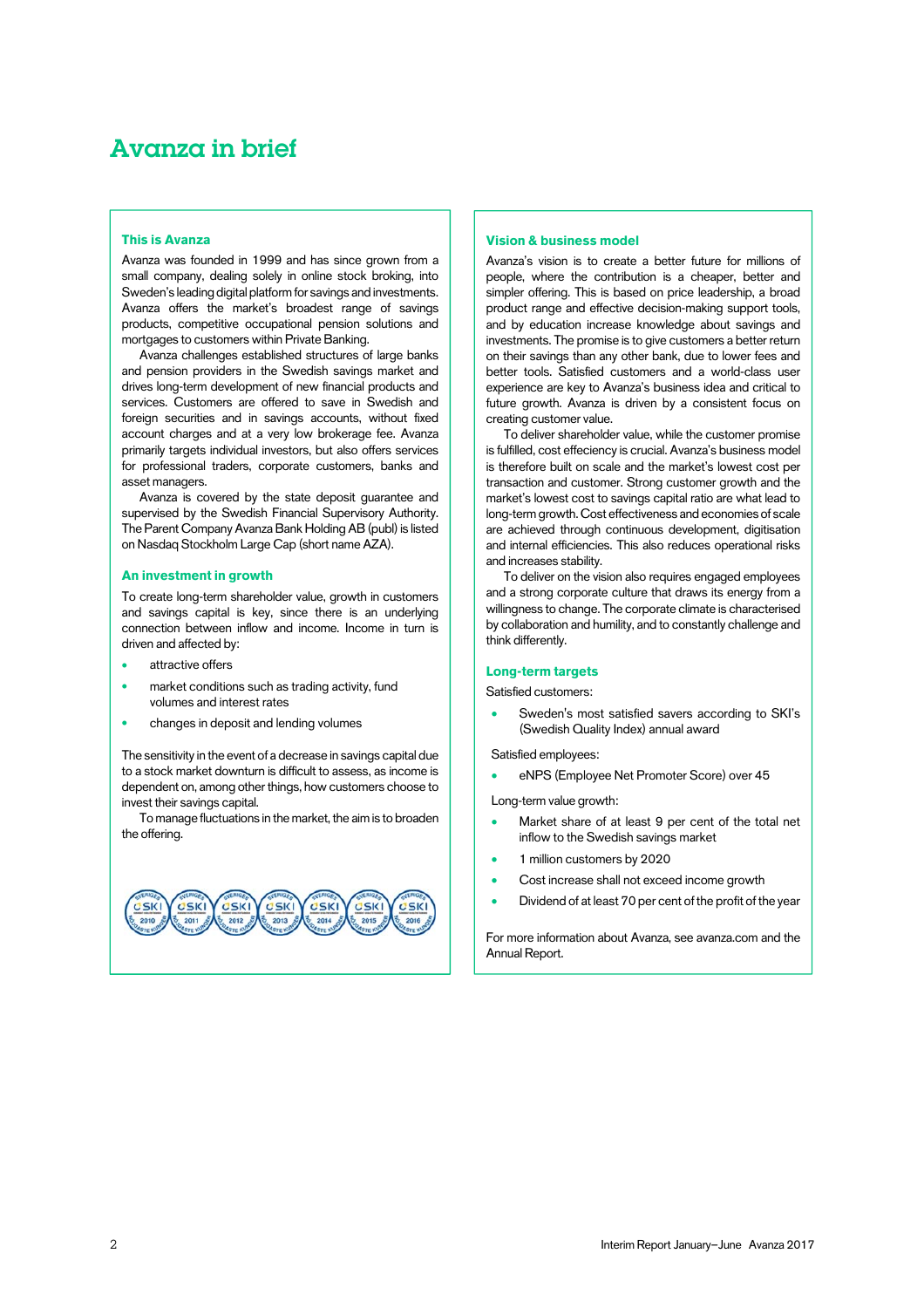### CEO comment

#### **High customer satisfaction…**

During the quarter, 27,900 new customers chose Avanza for their savings. We now have 636,900 customers on the platform, which generated a net inflow of SEK 8.7 billion in the quarter. In April, Avanza was named the best financial services company in customer service in a survey by ServiceScore. The customer satisfaction survey for the second quarter gave us a high Net Promoter score (NPS) of 70 and a customer satisfaction score of 87. We are extremely proud of this confirmation from customers that we are doing the right things, and it is encouraging us to improve even more.

#### **… and a culture of innovation are driving growth**

Our excellent customer growth is also a result of continuous efforts to develop the business and our offers. For the last month, a couple of our partners are offering a higher interest rate on Savings Account+, an alternative for those who do not want to be fully invested in equities and funds. Interest has been strong to date and our customers passed SEK 10 billion in Savings Account+ deposits during the quarter. In April, we expanded our digital European trading to include France and Italy. Interest in foreign equities is growing and in the second quarter foreign trading accounted for nearly 7 per cent of equity trading by turnover. The subsidiary Placera has worked to expand and simplify information on fund savings to educate and inform Sweden's savers. Placera and our savings economist Claes Hemberg received several awards during the quarter for their efforts to drive opinion in savings and investments.

To help small businesses, we introduced an option in June where they can obtain an occupational pension digitally in just minutes. It was also a way for us to make the business more efficient, enabling us to enter a new phase. We are now reallocating our sales resources to Göteborg and Stockholm and can focus more on large and medium-sized companies. This resulted in 1,800 companies obtaining occupational pensions from Avanza in the first half-year, an increase of 18 per cent compared to the first half of 2016. The mobile registration process for new Avanza customers is generally growing and now accounts for over 50 per cent.

#### **Fund savings performing strongly while equity trading is being squeezed by low volatility**

The Swedish stock market was strong during the quarter with the index rising by 4 per cent. The record-high index level, together with the low volatility during the quarter, reduced equity trading volume among Avanza's customers and resulted in a lower number of commission-generating transactions. Compared to the first quarter there were five and a half fewer trading days, which also contributed to lower brokerage income. On the other hand, we have continued to see a strong inflow to funds, with interest remaining high in both equity and fixed income funds. The climate for corporate transactions has stayed positive. This produced a strong result in Corporate Finance, though slightly lower than the same quarter in 2016, when we completed our largest transaction to date. Net interest income remained under pressure from the

negative interest rate, and the decline in interest among customers in taking on risk increased surplus liquidity. This was at the same time that the supply of mortgage bonds is low and demand in the market is high. As a result, a larger share of capital has been invested overnight at a lower interest rate.

Our aim is to be less sensitive to market fluctuations. The collaboration with Stabelo to broaden our mortgage offer is an important part of this. The work is progressing according to plan and we will provide more information on the offer later in the year.

Expenses increased during the quarter, mainly due to a faster pace of development and investments in growth, which resulted in more employees and bigger premises. Our guidance on expenses, which calls for an increase of 15–20 per cent compared to the fullyear 2016, remains unchanged.

#### **Willingness to create change is driving us to help customers manage their finance**

When the financial market is redrawn and competition increases from major banks as well as other established players and new fintech start-ups, our strong innovative abilities and culture will be especially important. We are building a company we ourselves would want to be customers of and see the world as it should be. We are driven to accomplish what is meaningful and important for our customers and for society as a whole. Our position as a challenger and our willingness to change are setting the direction going forward. I would like to take this opportunity to welcome Rikard Josefson, Avanza's incoming CEO, on this journey.

I wish you all a wonderful summer!

Stockholm, 13 July 2017

Johan Prom, CEO Avanza

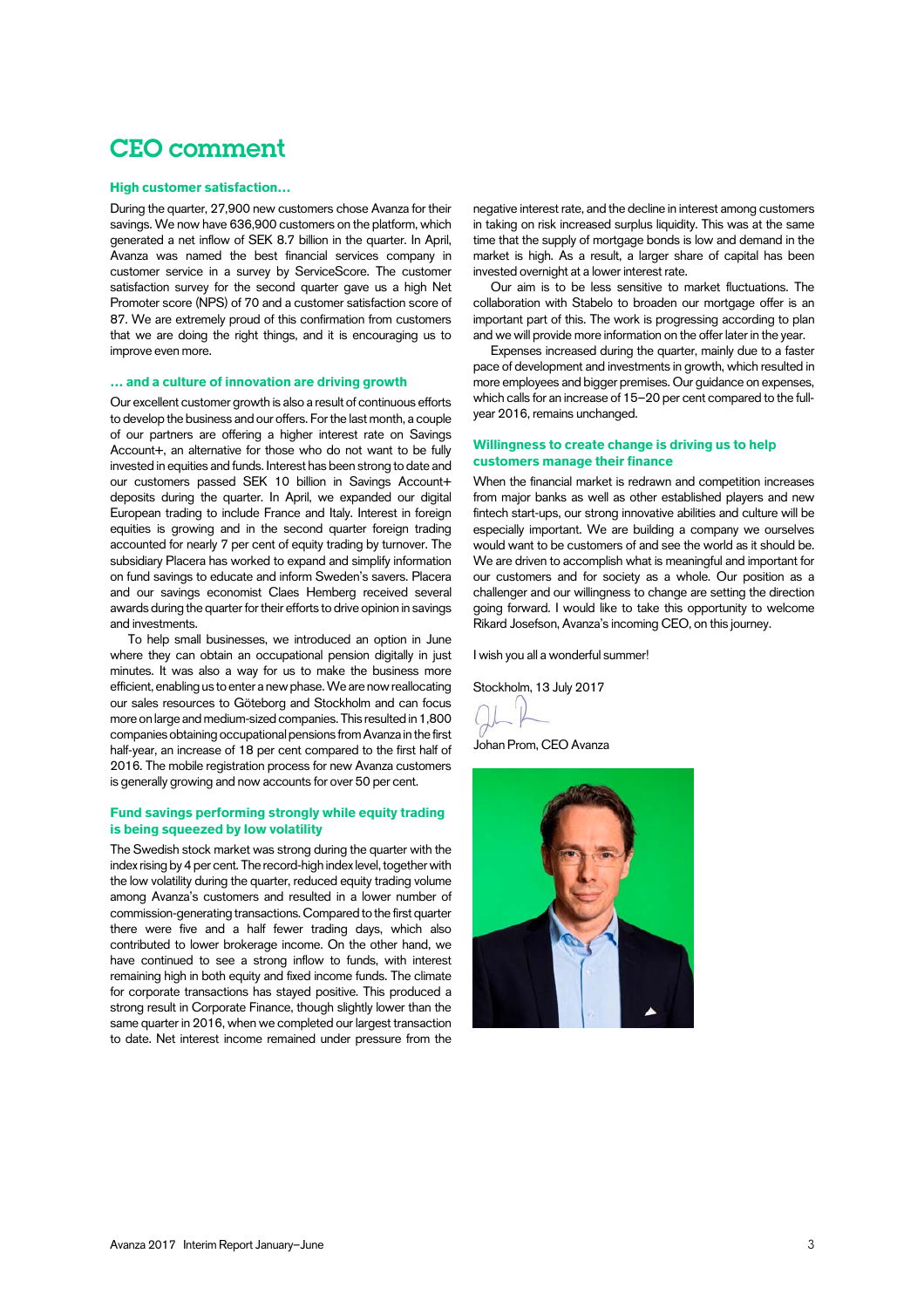### **Operations**

#### **Market environment**

The Stockholm Stock Exchange rose during the quarter and the SIX Return Index gained 4 per cent to record levels. The trend was driven by a strong Swedish economy and positive economic outlook. Volatility was relatively low and the SIX Volatility Index averaged 12.9 during the quarter, compared to 21.4 in the second quarter of 2016.

Trading activity among Avanza's customers decreased compared to the first quarter 2017 and the number of commission notes per customer and month fell by 11 per cent. Fund trading activity was positive with inflows mainly to equity and fixed income funds. Equity funds decreased as a share of fund assets, however, at the same time that outflows from hedge funds continued.

Turnover on the Stockholm Stock Exchange including First North rose by 6 per cent during the quarter compared to the previous quarter, despite fewer trading days. Compared to the second quarter of 2016 turnover was up 14 per cent, and the number of transactions grew by 24 per cent. The increase is mainly due to a number of international banks with institutional trading, but also to foreign high-frequency trading, while trading among Swedish banks has been largely stable. Turnover among Avanza's customers in the second quarter decreased by 13 per cent from the previous quarter and the number of transactions was down 7 per cent. Compared to the second quarter of 2016 turnover fell by 9 per cent while the number of transactions rose by 23 per cent.

Avanza's share of transactions on the Stockholm Stock Exchange including First North was 12.9 (13.0) per cent in the second quarter, a decrease by 2.2 percentage points compared to previous quarter. Avanza's share of turnover was 5.3 (6.6) per cent, just about one percentage point lower than in the first quarter of 2017.

The market climate, with stock indexes at record levels, reduced the willingness of Avanza's customers to take on risk at the same time that the low volatility reduced activity among Avanza's more active traders.

The Riksbank left the repo rate unchanged during the quarter. Not until early 2018 is the repo rate expected to rise.

#### **Events during the second quarter**

In April, Avanza expanded its digital equity trading on European exchanges, which was launched in March, with trading on the stock exchanges in Italy and France.

For the third consecutive year, Avanza was named the winner of best customer service in the financial services industry in a survey by ServiceScore. The award is a recognition of Avanza's aim to improve the customer experience by prioritising customer value and putting the customer first.

Avanza's savings economist, Claes Hemberg, was voted in the second quarter as "Personal Finance Commentator of the Year" by financial analysts, investors and others in the Swedish capital market in the communications firm Hallvarsson & Halvarsson's annual survey. Avanza's savings economists monitor savings opportunities and shortcomings on the Swedish savings markets for the benefit of savers. Avanza's subsidiary Placera, Sweden's second largest financial website, also won awards during the quarter. Tomas Linnala posthumously received the financial journalist award presented in memory of Björn Davegårdh and journalist Lars Frick received an award as the year's best moderator.

Avanza's savings account offer was strengthened in June when the interest rate on Savings Account+ was raised to 0.7 per cent in collaboration with a couple of our partners. The net inflow to Savings Account+ increased substantially as a result and totalled SEK 1,790 million during the quarter.

The ceiling on mortgage lending for Avanza's Private Banking customers was raised by SEK 500 million to SEK 6,375 million to meet demand.

In April, Avanza signed a cooperation agreement with Stabelo 2 AB to distribute mortgages to a broader customer group, with Stabelo as a lender. Avanza's ownership interest in the parent company, Stabelo AB, is just under 20 per cent. The project is progressing according to plan and Avanza plans to present customers with an offer later in the year.

During the quarter, Avanza enabled companies with up to four employees to obtain an occupational pension with the help of BankID. By simplifying the process, applications can now be filed digitally in just minutes. Moreover, sales work has become more efficient and is now being consolidated in Göteborg and Stockholm. As a result, the Malmö office is being closed and the Malmö region is being served from Göteborg.

Development work on mobile apps continued during the quarter. One of the new functions launched in the quarter allows customers to track share issues and other offers.

#### **Development of customers and savings capital**

Data on the Swedish savings market for the first quarter of 2017 were released in May. Avanza's share of the total net inflow to the Swedish savings market during the period April 2016 – March 2017 was 12.2 per cent, surpassing our long-term goal of at least 9 per cent. At the end of the first quarter of 2017, Avanza's share of the Swedish savings market was 3.3 per cent.

The net inflow in the second quarter was 1 per cent higher than the inflow in the previous quarter and 60 per cent came from new customers. The largest share of the net inflow was to investment savings accounts, which offer tax advantages for customers in the current interest rate environment.

During the quarter, 27,900 new customers were added, and more than 800 new companies selected Avanza for their occupational pensions.

Savings capital grew by 6 per cent in the second quarter driven by the high customer growth and net inflow as well as the the strong stock market development.

At the end of the period, 28 per cent of customer capital was invested in funds, an increase of one percentage point during the quarter. Net inflow into funds was high during the quarter.

Customers' total deposits increased during the quarter by just over SEK 5 billion, of which SEK 2 billion related to external deposits to Savings Account+. Liquidity as a share of savings capital increased by one percentage point to 15 per cent at the end of the period. Total lending was unchanged in the quarter. Mortgage volume rose by 4 per cent, however, while securities loans decreased as customers were less willing to take on risk. On 30 June, the distribution was 47 per cent securities loans and 53 per cent Private Banking mortgages.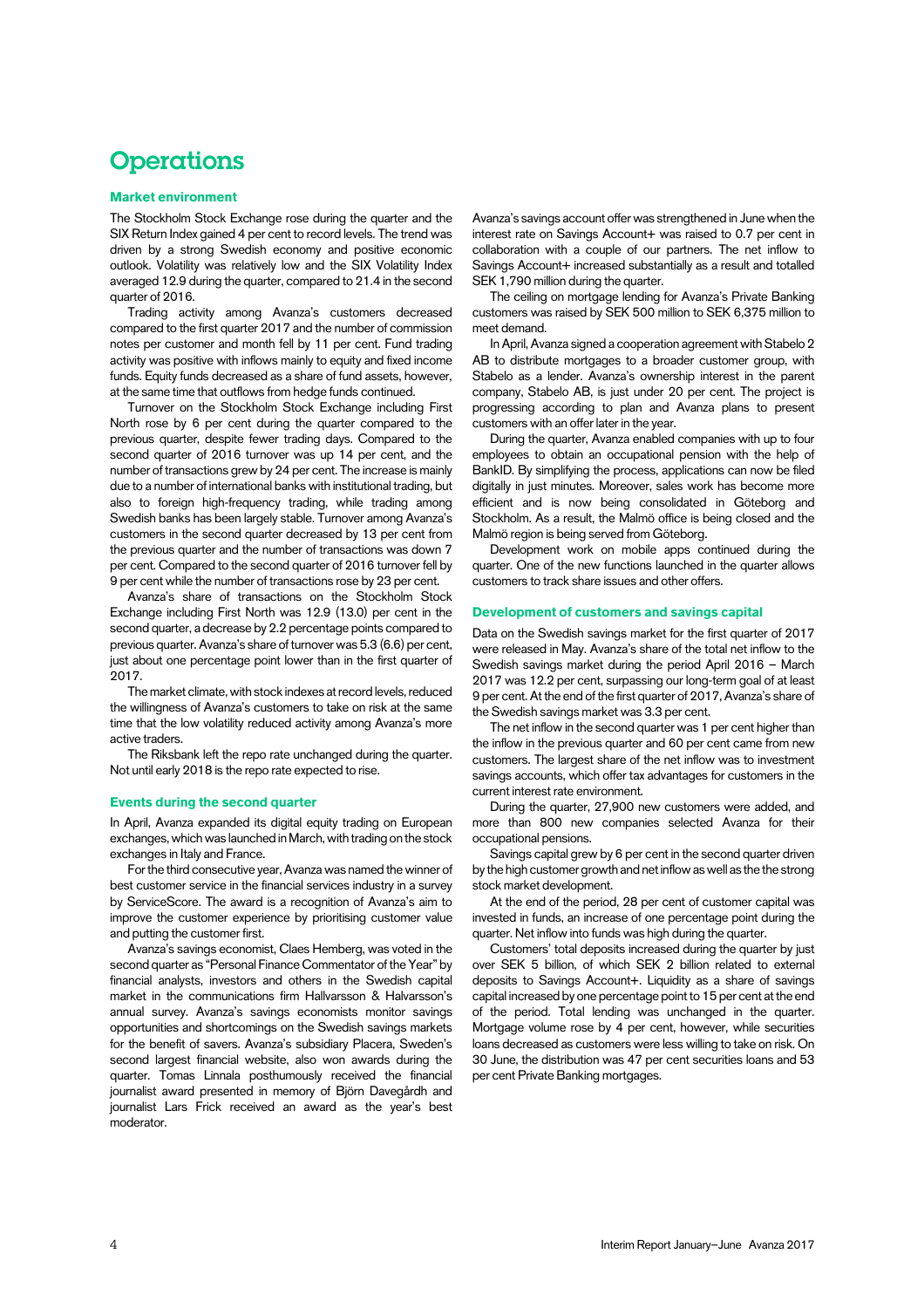|                                                                        | 2017           |                  | 2017 Change              |                 | 2016 Change    | 2017             |                            | 2016 Change      | 2016     |
|------------------------------------------------------------------------|----------------|------------------|--------------------------|-----------------|----------------|------------------|----------------------------|------------------|----------|
| <b>Activity and market shares</b>                                      | Q <sub>2</sub> | Q1               | %                        | Q2              | %              |                  | Jan-Jun Jan-Jun            | %                | Jan-Dec  |
|                                                                        |                |                  |                          |                 |                |                  |                            |                  |          |
| No. commission notes (incl fund notes), thousands                      | 7.260          | 7.790            | $-7$                     | 5.600           | 30             | 15.100           | 11,300                     | 34               | 24.600   |
| No. commission notes per customer and month                            | 3.7            | 4.2              | $-11$                    | 3.5             | 6              | 4.0              | 3.7                        | 7                | 3.8      |
| Turnover (excl fund trans.), SEK m                                     |                | 128,300 147,200  | $-13$                    | 149,800         | $-14$          | 275,400          | 318,100                    | $-13$            | 615,000  |
| Market shares                                                          |                |                  |                          |                 |                |                  |                            |                  |          |
| Nasdag Stockholm and First North:                                      |                |                  |                          |                 |                |                  |                            |                  |          |
| No. transactions, %                                                    | 12.9           | 15.1             | $-2.2$                   | 13.0            | $-0.1$         | 14.0             | 12.2                       | 1.8              | 13.5     |
| Turnover, %                                                            | 5.3            | 6.5              | $-1.2$                   | 6.6             | $-1.3$         | 5.9              | 6.6                        | $-0.7$           | 6.8      |
|                                                                        |                |                  |                          |                 |                |                  |                            |                  |          |
|                                                                        | 2017           | 2017             | <b>Change</b>            |                 | 2016 Change    | 2017             |                            | 2016 Change      | 2016     |
| Net inflow, SEK m                                                      | Q <sub>2</sub> | Q1               | %                        | Q <sub>2</sub>  | %              | Jan-Jun          | Jan-Jun                    | %                | Jan-Dec  |
|                                                                        |                |                  |                          |                 |                |                  |                            |                  |          |
| Standard                                                               | 7,200          | 7,910            | $-9$                     | 4,960           | 45             | 15,080           | 9,490                      | 59               | 20.020   |
| Private Banking                                                        | 980            | 590              | 65                       | 4,340           | $-78$          | 1,570            | 4,670                      | -66              | 6,030    |
| Pro                                                                    | 530            | 120              | 345                      | 130             | 313            | 650              | 240                        | 175              | 450      |
| <b>Net inflow</b>                                                      | 8,710          | 8,620            | 1                        | 9,430           | -8             | 17,300           | 14,400                     | 20               | 26,500   |
|                                                                        | 890            | $-810$           | $\qquad \qquad -$        | 4,750           | -81            | 50               | 4,620                      | -98              | 6,840    |
| Equity & investment fund accounts<br>Investment savings accounts (ISK) | 4,160          | 7,140            | $-42$                    | 2,890           | 44             | 11,300           | 5,810                      | 95               | 13,400   |
| Savings accounts                                                       | 1,740          | $-170$           | $\overline{\phantom{a}}$ | 460             | 280            | 1,570            | 980                        | 61               | 1,150    |
| of which external deposit accounts                                     | 1,790          | $-120$           | $\overline{a}$           | 460             | 286            | 1,670            | 980                        | 70               | 1,100    |
| Pension- & insurance-based accounts                                    | 1,920          | 2,460            | $-22$                    | 1,330           | 44             | 4,380            | 2,990                      | 47               | 5,110    |
| of which endowment insurance                                           | 1,120          | 1,720            | $-35$                    | 700             | 60             | 2,840            | 1,830                      | 56               | 2,540    |
| of which occupational pensions                                         | 780            | 770              | $\cal O$                 | 670             | 17             | 1,550            | 1,260                      | 24               | 2,680    |
| <b>Net inflow</b>                                                      | 8,710          | 8,620            | 1                        | 9,430           | -8             | 17,300           | 14,400                     | 20               | 26,500   |
|                                                                        |                |                  |                          |                 |                |                  |                            |                  |          |
| Net inflow/Savings capital, %                                          | 14             | 15               | $-1$                     | 20              | $-6$           | 15               | 15                         | $-0$             | 14       |
|                                                                        |                |                  |                          |                 |                |                  |                            |                  |          |
| No. customers and accounts,                                            |                |                  |                          | <b>Change</b>   |                |                  | Change                     |                  | Change   |
| <b>SEK m (unless otherwise stated)</b>                                 |                | 30-06-2017       | 31-03-2017               | %               |                | 31-12-2016       | %                          | 30-06-2016       | %        |
|                                                                        |                | 615,480          | 588,200                  | 5               |                | 550,910          | 12                         | 499,380          | 23       |
| Standard, no<br>Private Banking, no                                    |                | 19,600           | 18,900                   | $\overline{4}$  |                | 17,700           | 11                         | 15,700           | 25       |
| Pro, no                                                                |                | 1,820            | 1,900                    | $-4$            |                | 1,990            | $-9$                       | 1,820            | $-0$     |
| <b>No. customers</b>                                                   |                | 636,900          | 609,000                  | 5               |                | 570,600          | 12                         | 516,900          | 23       |
| of which occupational pension customers, no                            |                | 56,700           | 53,400                   |                 | 6              | 49,100           | 16                         | 43,600           | 30       |
|                                                                        |                |                  |                          |                 |                |                  |                            |                  |          |
| Standard                                                               |                | 146,470          | 138,050                  | 6               |                | 129,150          | 13                         | 113,470          | 29       |
| Private Banking                                                        |                | 107,100          | 101,000                  |                 | 6              | 95,100           | 13                         | 80,300           | 33       |
| Pro                                                                    |                | 8,030            | 7,250                    | 11              |                | 6,750            | 19                         | 5,430            | 48       |
| <b>Savings capital</b>                                                 |                | 261,600          | 246,300                  | 6               |                | 231,000          | 13                         | 199,200          | 31       |
|                                                                        |                |                  |                          |                 |                |                  |                            |                  |          |
| Equity & investment fund accounts                                      |                | 81,900<br>79,200 | 78,620                   | 4<br>9          |                | 77,350<br>64,000 | 6<br>24                    | 67,850           | 21<br>56 |
| Investment savings accounts<br>Savings accounts                        |                | 11,000           | 72,900<br>9,280          | 19              |                | 9,450            | 17                         | 50,700<br>9,250  | 19       |
| of which external deposit accounts                                     |                | 10,300           | 8,460                    | 21              |                | 8,580            | 20                         | 8,450            | 21       |
| Pension- & insurance-based accounts                                    |                | 89,500           | 85,500                   | 5               |                | 80,200           | 12                         | 71,400           | 25       |
| of which endowment insurance                                           |                | 64,400           | 61,600                   |                 | $\overline{4}$ | 57,900           | 11                         | 52,500           | 23       |
| of which occupational pensions                                         |                | 14,300           | 13,300                   |                 | 7              | 12,100           | 18                         | 9,610            | 48       |
| <b>Savings capital</b>                                                 |                | 261,600          | 246,300                  | 6               |                | 231,000          | 13                         | 199,200          | 31       |
|                                                                        |                |                  |                          |                 |                |                  |                            |                  |          |
| Equities, bonds, derivatives, etc.                                     |                | 156,370          | 152,260                  | $\sqrt{3}$<br>9 |                | 145,280          | 8                          | 122,820          | 27       |
| Investment funds<br>Deposits                                           |                | 73,700<br>40,300 | 67,700<br>35,100         | 15              |                | 58,900<br>35,000 | 25<br>15                   | 48,100<br>34,900 | 53<br>16 |
| of which external deposits                                             |                | 10,300           | 8,460                    | 21              |                | 8,580            | 20                         | 8,450            | 21       |
| Lending                                                                |                | $-8.770$         | $-8,760$                 |                 | 0              | $-8,180$         | $\boldsymbol{7}$           | $-6,620$         | 32       |
| of which mortgage loans (Superbolånet PB)                              |                | $-4,660$         | $-4,460$                 |                 | 4              | $-4,060$         | 15                         | $-3,020$         | 54       |
| <b>Savings capital</b>                                                 |                | 261,600          | 246,300                  | 6               |                | 231,000          | 13                         | 199,200          | 31       |
|                                                                        |                |                  |                          |                 |                |                  |                            |                  |          |
| Deposits/Lending, %                                                    |                | 460              | 401                      | 59              |                | 427              | 33                         | 527              | $-67$    |
| Net deposits/Savings capital, %                                        |                | 12               | 11                       | $\mathbf{1}$    |                | 12               | 0                          | 14               | $-2$     |
|                                                                        |                |                  |                          |                 |                |                  |                            |                  |          |
| Return, average account since 1 Jan, %                                 |                | 6                | 3                        | 3               |                | 6                | $-0$                       | $-3$             | 9        |
| SIX Return Index since 1 Jan, %                                        |                | 11               | 6                        |                 | 4              | 10               | $\boldsymbol{\mathcal{I}}$ | $-4$             | 14       |

*For definitions see page [19.](#page-18-0)*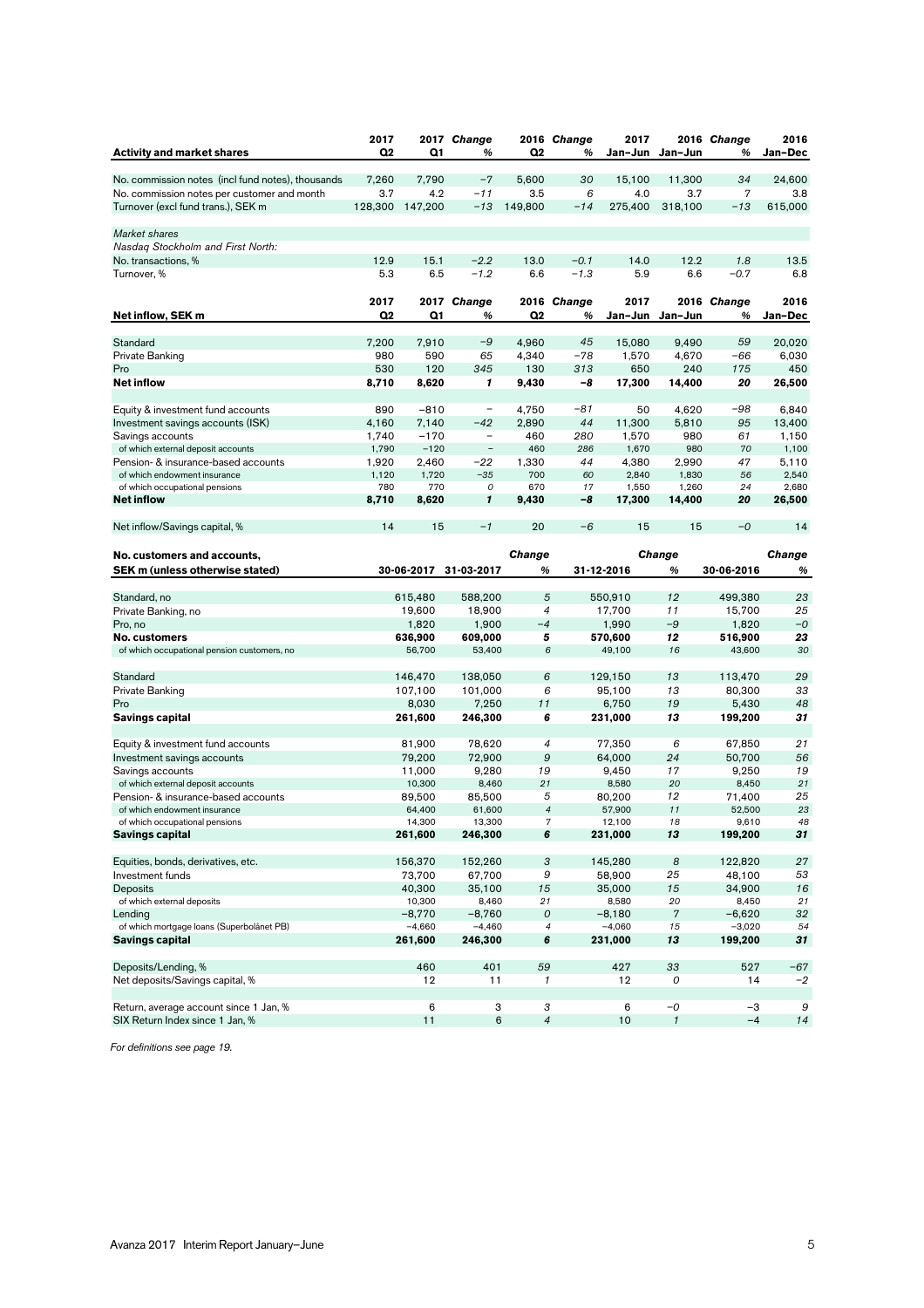### Financial overview

|                                                | 2017        |                | 2017 Change              |             | 2016 Change              | 2017        |                 | 2016 Change              | 2016    |
|------------------------------------------------|-------------|----------------|--------------------------|-------------|--------------------------|-------------|-----------------|--------------------------|---------|
|                                                | Q2          | Q1             | %                        | Q2          | %                        |             | Jan-Jun Jan-Jun | %                        | Jan-Dec |
| Income Statement, SEK m                        |             |                |                          |             |                          |             |                 |                          |         |
|                                                |             |                |                          |             |                          |             |                 |                          |         |
| Brokerage income                               | 100         | 122            | $-18$                    | 110         | $-9$                     | 222         | 235             | $-5$                     | 469     |
| <b>Fund commissions</b>                        | 61          | 53             | 16                       | 38          | 60                       | 114         | 75              | 51                       | 168     |
| Net interest income                            | 27          | 29             | $-8$                     | 27          | $-1$                     | 56          | 58              | $-5$                     | 114     |
| Other income                                   | 48          | 44             | 9                        | 50          | $-4$                     | 91          | 83              | 10                       | 167     |
| <b>Operating income</b>                        | 236         | 247            | -5                       | 225         | 5                        | 482         | 451             | $\overline{z}$           | 919     |
| Personnel                                      | -87         | $-82$          | 6                        | $-74$       | 18                       | $-168$      | $-146$          | 15                       | $-290$  |
| Marketing                                      | $-4$        | $-7$           | $-34$                    | $-8$        | $-44$                    | $-11$       | $-15$           | $-26$                    | $-32$   |
| Depreciation                                   | $-2$        | $-2$           | 3                        | $-2$        | 4                        | $-4$        | $-4$            | $-7$                     | $-8$    |
| Other expenses                                 | $-39$       | $-36$          | $\cal{G}$                | $-30$       | 33                       | $-76$       | $-60$           | 27                       | $-123$  |
| <b>Operating expenses before credit losses</b> | $-133$      | $-126$         | 5                        | -113        | 17                       | $-259$      | -225            | 15                       | $-453$  |
|                                                |             |                |                          |             |                          |             |                 |                          |         |
| <b>Profit before credit losses</b>             | 103         | 120            | $-14$                    | 111         | $-7$                     | 223         | 226             | $-1$                     | 465     |
|                                                |             |                |                          |             |                          |             |                 |                          |         |
| Credit losses, net                             | $\mathbf 0$ | $\mathbf 0$    | $\overline{\phantom{a}}$ | $\mathbf 0$ | $\overline{\phantom{m}}$ | $\mathbf 0$ | $\mathbf 0$     | $\overline{\phantom{a}}$ | $-1$    |
| <b>Operating profit</b>                        | 103         | 121            | $-15$                    | 111         | $-7$                     | 224         | 226             | $-1$                     | 465     |
|                                                |             |                |                          |             |                          |             |                 |                          |         |
| Tax on profit for the period                   | $-15$       | $-17$          | $-16$                    | $-17$       | $-15$                    | $-32$       | $-33$           | $-4$                     | $-66$   |
| Net profit                                     | 89          | 103            | $-14$                    | 94          | $-6$                     | 192         | 192             | -0                       | 399     |
|                                                |             |                |                          |             |                          |             |                 |                          |         |
| <b>Key ratios</b>                              |             |                |                          |             |                          |             |                 |                          |         |
| Operating margin, %                            | 44          | 49             | $-5$                     | 49          | $-6$                     | 46          | 50              | $-4$                     | 51      |
| Profit margin, %                               | 38          | 42             | $-4$                     | 42          | $-4$                     | 40          | 43              | $-3$                     | 43      |
| Earnings per share, SEK                        | 2.97        | 3.46           | $-14$                    | 3.18        | $-7$                     | 6.43        | 6.53            | $-2$                     | 13.45   |
| Earnings per share after dilution, SEK         | 2.96        | 3.45           | $-14$                    | 3.18        | $-7$                     | 6.41        | 6.52            | $-2$                     | 13.44   |
| Return on shareholders' equity, %              | 8           | 9              | $-1$                     | 8           | $-0$                     | 16          | 17              | $-1$                     | 33      |
| Credit loss level, %                           | $-0.00$     | $-0.00$        | 0.00                     | 0.00        | $-0.00$                  | $-0.00$     | 0.00            | $-0.01$                  | 0.01    |
|                                                |             |                |                          |             |                          |             |                 |                          |         |
| Investments, SEK m                             | 19          | $\overline{7}$ | 171                      | 6           | 229                      | 26          | 12              | 114                      | 36      |
|                                                |             |                |                          |             |                          |             |                 |                          |         |
| Brokerage income/Operating income, %           | 43          | 49             | $-7$                     | 49          | $-6$                     | 46          | 52              | $-6$                     | 51      |
| Fund commissions/Operating income, %           | 26          | 21             | 5                        | 17          | 9                        | 24          | 17              | $\overline{7}$           | 18      |
| Net interest income/Operating income, %        | 11          | 12             | $-0$                     | 12          | $-1$                     | 12          | 13              | $-1$                     | 12      |
| Other income/Operating income, %               | 20          | 18             | 3                        | 22          | $-2$                     | 19          | 18              | $\mathcal{I}$            | 18      |
|                                                |             |                |                          |             |                          |             |                 |                          |         |
| Income to savings capital ratio, %             | 0.37        | 0.41           | $-0.04$                  | 0.46        | $-0.09$                  | 0.39        | 0.47            | $-0.07$                  | 0.44    |
| Costs to savings capital ratio, %              | 0.21        | 0.21           | $-0.00$                  | 0.23        | $-0.02$                  | 0.21        | 0.23            | $-0.02$                  | 0.22    |
|                                                |             |                |                          |             |                          |             |                 |                          |         |
| Brokerage income per trading day, SEK m        | 1.7         | 1.9            | $-10$                    | 1.8         | $-3$                     | 1.8         | 1.9             | $-5$                     | 1.9     |
| Brokerage per commission note, SEK             | 34          | 35             | $-3$                     | 42          | $-19$                    | 34          | 44              | $-23$                    | 41      |
| Brokerage/Turnover, %                          | 0.092       | 0.095          | $-0.003$                 | 0.084       | 0.008                    | 0.094       | 0.086           | 0.008                    | 0.088   |
| No. trading days                               | 58.0        | 63.5           | $-9$                     | 61.5        | $-6$                     | 121.5       | 121.5           | $\overline{\phantom{a}}$ | 251.0   |
|                                                |             |                |                          |             |                          |             |                 |                          |         |
| Average no. employees                          | 377         | 370            | $\overline{2}$           | 331         | 14                       | 373         | 332             | 12                       | 343     |
| Web service operational availability, %        | 100.0       | 100.0          | $\overline{\phantom{0}}$ | 100.0       | $\overline{\phantom{0}}$ | 100.0       | 100.0           | $\equiv$                 | 99.9    |

|                                     |            |            | Change |            | Change                   |            | Change         |
|-------------------------------------|------------|------------|--------|------------|--------------------------|------------|----------------|
| <b>Key ratios</b>                   | 30-06-2017 | 31-03-2017 | %      | 31-12-2016 | %                        | 30-06-2016 | %              |
| Shareholders' equity per share, SEK | 39.75      | 36.78      |        | 43.83      | -9                       | 36.64      | 8              |
| Capital base/Capital requirement    | 1.60       | 1.62       | $-1$   | 1.66       | $-4$                     | 1.57       | $\overline{2}$ |
| No. employees                       | 379        | 374        |        | 365        |                          | 332        | 14             |
| Market value, SEK                   | 367.90     | 336.90     | 9      | 369.00     | $-0$                     | 323.00     | 14             |
| Market capitalisation, SEK m        | 11.000     | 10.100     | 9      | 11.000     | $\overline{\phantom{0}}$ | 9.640      | 14             |

*For definitions see page [19.](#page-18-0)* 

*Extended financial history is available at Avanza's website, [avanza.se/keydata.](http://avanza.se/keydata)* 

#### **Second quarter compared to the previous quarter**

Operating profit during the second quarter decreased by 15 per cent compared to previous quarter, which was a result of lower revenues while costs increased. Operating margin decreased to 44 per cent.

#### *Revenues*

Total revenues decreased by 5 per cent compared to the previous quarter. The number of commission-generating customers remained strong, but turnover fell as well as the number of commission notes, mainly as a result of fewer trading days. Even brokerage income per turnover decreased somewhat. All taken together, this resulted in lower brokerage income.

Fund commissions increased by 16 per cent, due to larger fund volumes, which on average increased by 12 per cent during the period.

Net interest income decreased by 8 per cent, mainly due to an increase in surplus liquidity and because a larger share of this liquidity has been invested in systemically important banks at a lower interest rate. The repo rate remained unchanged, while STIBOR (3M) was 4 bps higher which, however, had a marginal effect on NII.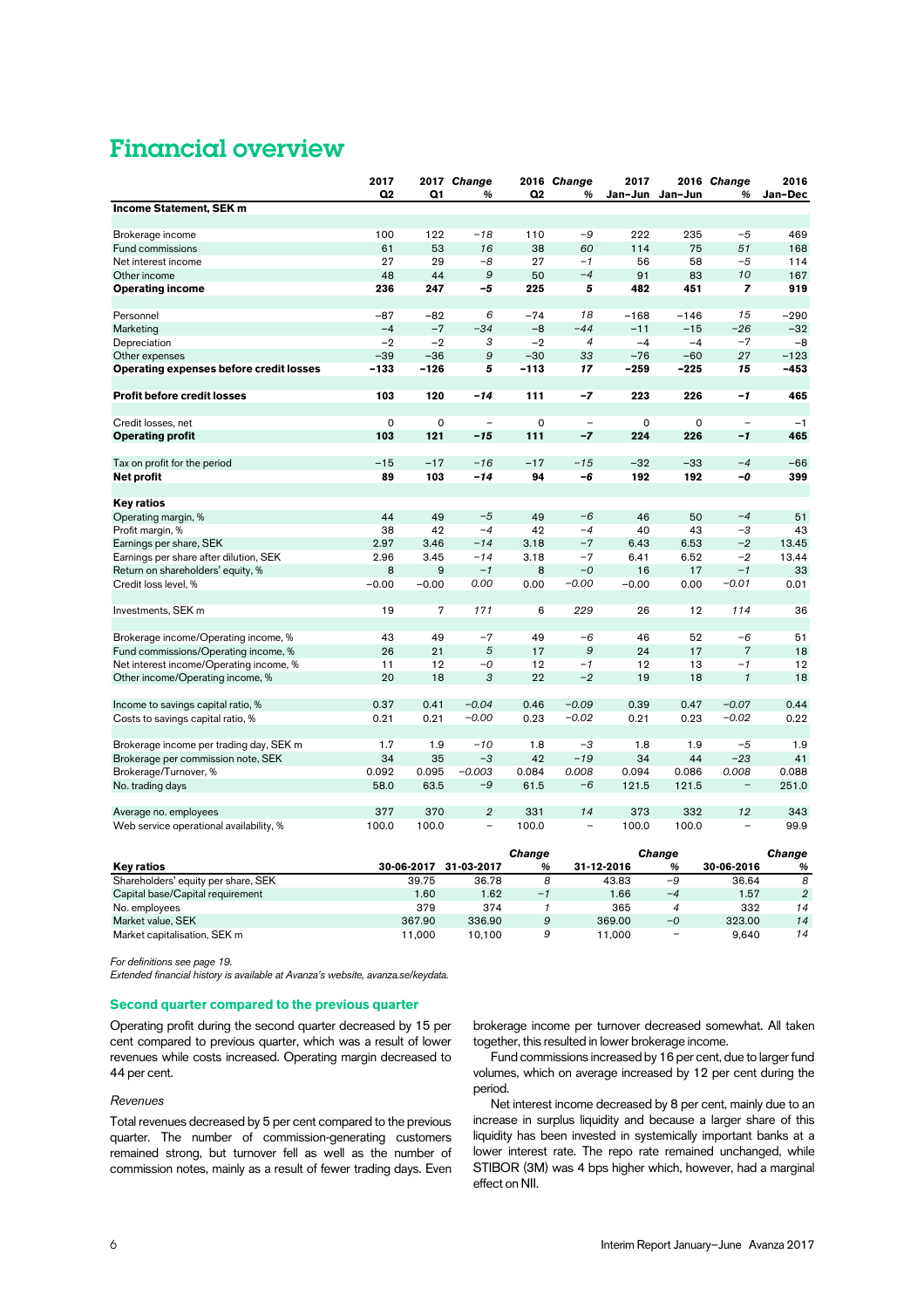Other income increased by 9 per cent, mainly due to higher income from Avanza Markets. Avanza Markets accounted for 31 per cent, currency-related income for 51 per cent and income from Corporate Finance for 18 per cent of other income. Currencyrelated income was down as a result of fewer trading days. Equity trading in foreign markets by Avanza's customers accounted for 6.9 per cent of turnover in the quarter. Avanza Market's share of total trading in exchange-traded products (ETP) represented 63 per cent of the turnover on the Stockholm Stock Exchange and NDX Sweden. The market share in terms of number of transactions was 67 per cent.

#### *Operating expenses*

Operating expenses increased by 5 per cent, mainly due to personnel costs and external services.

#### **The first half year 2017 compared to the first half of 2016**

Operating profit decreased by 1 per cent compared to the first half of 2016, a net of higher operating costs and increased income. The operating margin lowered to 46 per cent.

#### *Revenues*

Income increased mainly due to higher fund commissions but also due to an increase in other income, while lower net interest income and brokerage commission had the opposite effect.

Brokerage income decreased by 5 per cent, even though the number of equity transactions gained 9 per cent and the number of commission-generating customers rose by 20 per cent. Transaction size was smaller, however, and income per commission note therefore fell, even though brokerage income per turnover increased somewhat compared to 2016 from 8.6 basis points to 9.4.

Avanza's turnover on Nasdaq OMX and First North was 7 per cent lower than the first half of 2016, which partly is a result of especially high turnover in Fingerprint Cards 2016.

Fund commissions increased by 51 per cent, mainly due to higher fund volumes and partly because customers have reweighted to equity funds.

Net interest income fell, mainly as a result of higher expenses for the deposit guarantee fee and resolution fee, but also the negative interest rate with increased expenses for surplus liquidity. The deposit guarantee fee and resolution fee amounted to SEK 13.7 million. The repo rate averaged –0.50 per cent in 2017, compared to –0.46 per cent in the same period 2016. STIBOR (3M) was on average 7 bps lower than the previous year. All else being equal, without taking changes in customer behaviour into account, a 1 percentage point change in interest rates with today's volumes would affect full-year net interest income by around SEK 200 million.

Other income increased, mainly as a result of higher currencyrelated income caused by increased trading in foreign securities. Corporate Finance income decreased somewhat compared to the previous year, which was a strong second quarter with the listing of Paradox Interactive.

#### *Operating expenses*

Operating expenses increased mainly due to higher personnel costs, external services and extended office space, partly a as result of added IT and product development capacity as well as compliance.

In 2017, expenses are expected to rise at a rate of 15–20 per cent before returning to a yearly rate of 8–10 per cent. For more information, see Future outlook.

#### **Seasonal effects**

Avanza has no larger seasonal variations, except from the third quarter which is characterized by lower personnel costs, based on employees' summer vacation, and also seasonally low Corporate Finance activity. The company's financial results are rather impacted by cyclical market factors such as stock market development, volatility and the repo rate. Customer and net inflow are normally higher at the beginning of the year.

#### **Future outlook**

Avanza's share of the Swedish savings market is growing and Avanza is well-positioned to meet the changing conditions facing the financial services industry.

The greater focus on the importance of fees and the negative interest rates create a favourable growth climate for Avanza. When interest rates eventually turn higher, we expect to see the positive results of the sharp increase in savings capital, even though stock market activity could decline.

Mobile usage has increased customer activity. Digitisation makes them more willing to switch banks, at the same time that new fintech companies are being started and competition in the financial market is increasing.

The gradual deterioration of national and collective pension and welfare systems increases the need for individual savings. New regulation increases consumer protection and transparency in the market, which is positive for customers. However, these requirements will mean greater complexity and higher costs for Avanza as well as other financial players, even though companies that offer financial advice for private individuals will be hit harder. The new rules banning advisory fees, which will be introduced no later than in the MiFID II regulations, do not affect Avanza directly, since Avanza does not offer advice. In Sweden, platforms are exempt from the ban on commissions as long as the service provides value for the customer. Regulated pension transfer rights are being discussed, although it is unclear at present whether and when they may be introduced. The government has repeatedly stressed that it hopes to make progress on transfer rights during its current term, which stretches until September 2018.

Avanza expects these trends to further drive digitisation, especially digital decision-making support. Here Avanza is on the forefront. Its modern platform, low prices and broad range of products enable Avanza to meet savers' changing needs and preferences. Not least as the need for a better overview increases as consumers use several providers for their banking services.

Avanza's focus on pensions and new products is expected to contribute as a long-term shock absorber if the market fluctuates.

Avanza does not foresee a return to the previous income per savings capital level given current savings habits and competitive market. Competition and profitability will instead have to be generated through cost efficiency and innovative product development.

The introduction of a new tax on financial services based on wages, previously proposed by the government, was withdrawn earlier this spring. The proposal now on the table calls for raising the resolution fee in 2018 and then gradually reducing it till 2020.

In 2017, expenses are expected to rise at a rate of 15–20 per cent before returning to a yearly rate of 8–10 per cent. Given continued strong growth in customers and savings capital, we see good opportunities to lower the cost to savings capital ratio over the next few years to below 20 basis points.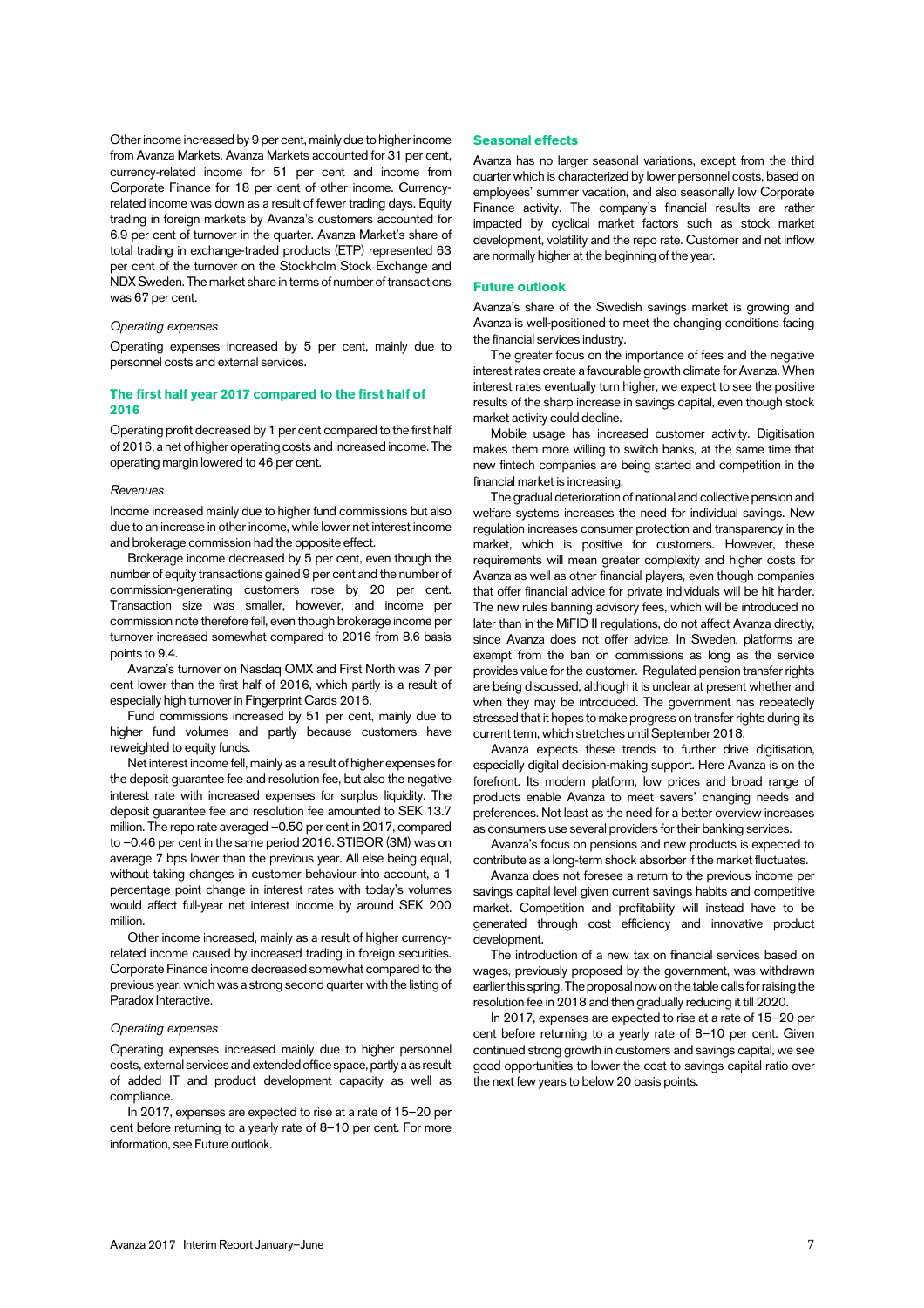#### **Quarterly overview**

**Quarterly overview (SEK m unless** 

| otherwise stated)                           | Q2-2017 | Q1-2017 | Q4-2016 | Q3-2016 | Q2-2016 | Q1-2016 | Q4-2015 | Q3-2015 | Q2-2015 |
|---------------------------------------------|---------|---------|---------|---------|---------|---------|---------|---------|---------|
|                                             |         |         |         |         |         |         |         |         |         |
| Brokerage income                            | 100     | 122     | 122     | 113     | 110     | 125     | 146     | 113     | 108     |
| Fund commissions                            | 61      | 53      | 48      | 44      | 38      | 37      | 38      | 38      | 44      |
| Net interest income                         | 27      | 29      | 31      | 25      | 27      | 31      | 30      | 29      | 36      |
| Other income                                | 48      | 44      | 47      | 38      | 50      | 33      | 38      | 24      | 39      |
| <b>Operating income</b>                     | 236     | 247     | 247     | 220     | 225     | 226     | 253     | 203     | 227     |
|                                             |         |         |         |         |         |         |         |         |         |
| Personnel                                   | $-87$   | $-82$   | $-83$   | $-62$   | $-74$   | $-72$   | $-75$   | $-58$   | $-69$   |
| Marketing                                   | $-4$    | $-7$    | $-11$   | $-5$    | $-8$    | $-7$    | $-6$    | $-6$    | $-6$    |
| Depreciation                                | $-2$    | $-2$    | $-2$    | $-2$    | $-2$    | $-2$    | $-2$    | $-2$    | $-2$    |
| Other expenses                              | $-39$   | $-36$   | $-34$   | $-29$   | $-30$   | $-30$   | $-29$   | $-29$   | $-30$   |
| <b>Operating expenses before credit</b>     | $-133$  | $-126$  | $-130$  | $-98$   | $-113$  | $-112$  | $-112$  | $-95$   | $-106$  |
| losses                                      |         |         |         |         |         |         |         |         |         |
|                                             |         |         |         |         |         |         |         |         |         |
| <b>Operating profit</b>                     | 103     | 121     | 117     | 122     | 111     | 115     | 140     | 108     | 121     |
|                                             |         |         |         |         |         |         |         |         |         |
| Operating margin, %1)                       | 44      | 49      | 47      | 55      | 49      | 51      | 56      | 53      | 53      |
| Earnings per share, SEK                     | 2.97    | 3.46    | 3.39    | 3.53    | 3.18    | 3.35    | 4.03    | 3.19    | 3.57    |
| Shareholders' equity per share, SEK         | 39.75   | 36.78   | 43.83   | 40.44   | 36.64   | 41.71   | 38.37   | 34.33   | 30.97   |
| Return on shareholders' equity, %           | 8       | 9       | 8       | 9       | 8       | 8       | 11      | 10      | 13      |
|                                             |         |         |         |         |         |         |         |         |         |
| Net inflow, SEK m                           | 8.710   | 8,620   | 6.210   | 5.920   | 9.430   | 4.960   | 5.790   | 5.010   | 4,370   |
| No. new customers (net)                     | 27.900  | 38.400  | 29,300  | 24.500  | 23.100  | 26.100  | 23.700  | 20.400  | 20,500  |
| No. customers at the end of the period      | 636,900 | 609,000 | 570.600 | 541.300 | 516.900 | 493,800 | 467.600 | 443.900 | 423.500 |
| Savings capital at the end of the period,   | 261,600 | 246,300 | 231,000 | 222,900 | 199,200 | 188,900 | 191,600 | 170,700 | 170,000 |
| Income to savings capital ratio,            | 0.37    | 0.41    | 0.44    | 0.42    | 0.46    | 0.48    | 0.56    | 0.48    | 0.54    |
| Costs to savings capital ratio, annualised, | 0.21    | 0.21    | 0.23    | 0.19    | 0.23    | 0.24    | 0.25    | 0.22    | 0.25    |

 $\blacksquare$ 

#### **Financial position**

Avanza is mainly self-financed by equity and customer deposits. All of Avanza's assets have a high level of liquidity. The majority of the assets can, therefore, be transferred within a couple of days.

The surplus liquidity is mainly invested in covered bonds and with systemically important Nordic banks and to a lesser extent in bonds issued by the Swedish Government and Municipalities.

Avanza does not conduct, and has not previously conducted, trading in securities on its own behalf.

All lending is secured against listed securities or with pledges on houses and tenant-owned apartments. Between 2001 and the second quarter 2017 total credit losses amounted to SEK 10 million, which is the equivalent, on average, to less than 0.03 per cent per year.

#### **Significant risks and uncertainly factors**

Avanza's operations are exposed to risks on a daily basis. These risks are measured, controlled and, where necessary, acted upon, in order to protect the company's capital and reputation. The manner in which Avanza identifies, follows up and manages these

risks has a bearing on the soundness of the business and on the company's long-term profitability.

 $\mathbf{I}$ 

A detailed description of the Group's risk exposure and risk management is provided in Avanza's Annual Report for 2016, Note 36 and pages 28–30. It is deemed that there are no significant risks other than those risks described in the Annual Report and in this Interim Report.

#### **The Parent Company Avanza Bank Holding AB (publ)**

Avanza Bank Holding AB (publ) is the Parent Company in the Avanza Group. The operating result in the first quarter was SEK –7 million (SEK –6m). The Parent Company does not report any revenues. A dividend payment, related to 2016, of SEK 313 million (SEK 308m) has in March 2017 been made to the shareholders, following the decision at the Annual General Meeting.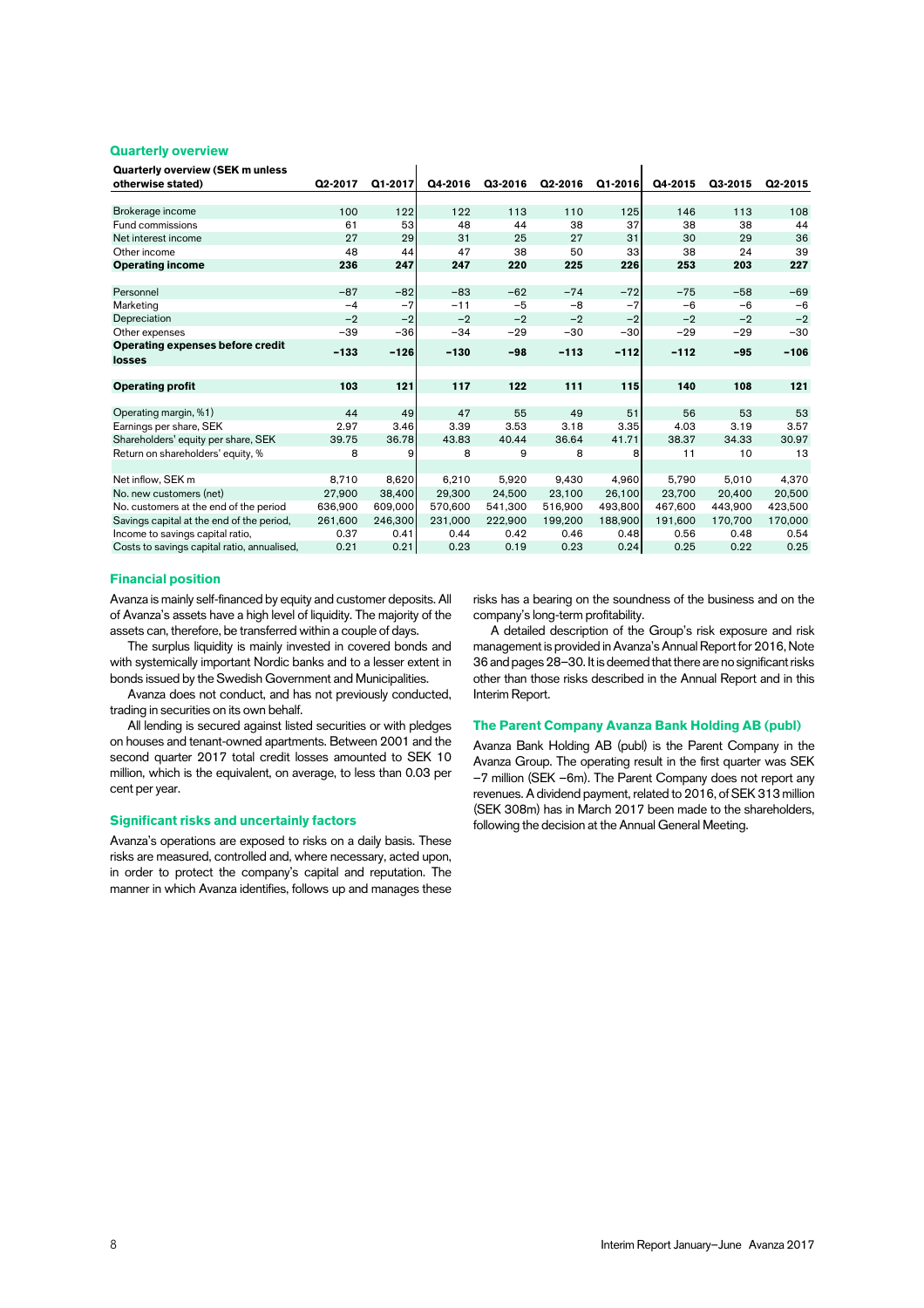#### **Capital surplus**

| SEK <sub>m</sub>                   | 30-06-2017 | 31-12-2016 |
|------------------------------------|------------|------------|
| Shareholders' equity, the Group    | 1,186      | 1,308      |
|                                    |            |            |
| <b>Additional</b>                  |            |            |
| Solvency capital (NPV)             | 2,563      | 2,340      |
| Subordinated bond                  | 99         | 92         |
|                                    |            |            |
| Less                               |            |            |
| Intangible fixed assets            | $-77$      | $-62$      |
| Deferred tax receivables           | $-2$       | $-1$       |
| Capital requirement Pillar 1       | $-1,974$   | $-1,810$   |
| Buffer requirement                 | $-224$     | $-184$     |
| Capital requirement Pillar 2       | $-39$      | $-35$      |
| Non-distributable solvency capital | $-996$     | $-908$     |
|                                    |            |            |
| Capital surplus before dividend    | 537        | 740        |
|                                    |            |            |
| Capital surplus per share, SEK     | 17.99      | 24.79      |

 *Intangible fixed assets and deferred tax receivables are not included in the capital base under the capital adequacy rules and are thus not distributable and should be reduced from the shareholders' equity. See also Note 4, page 15.* 

The capital surplus, i.e. the maximum scope available for dividend payments and buybacks of the company's own shares, totalled SEK 537 million as of 30 June 2017.

The Solvency 2 rules means that the conglomerate's largest sector is insurance. Due to this, the Group's capital base is increased by additional solvency capital at the same time that the capital requirement rises. The net effect, which is positive, does not constitute distributable capital, however, due to which this is deducted as non-distributable solvency capital. For more information, see Note 4.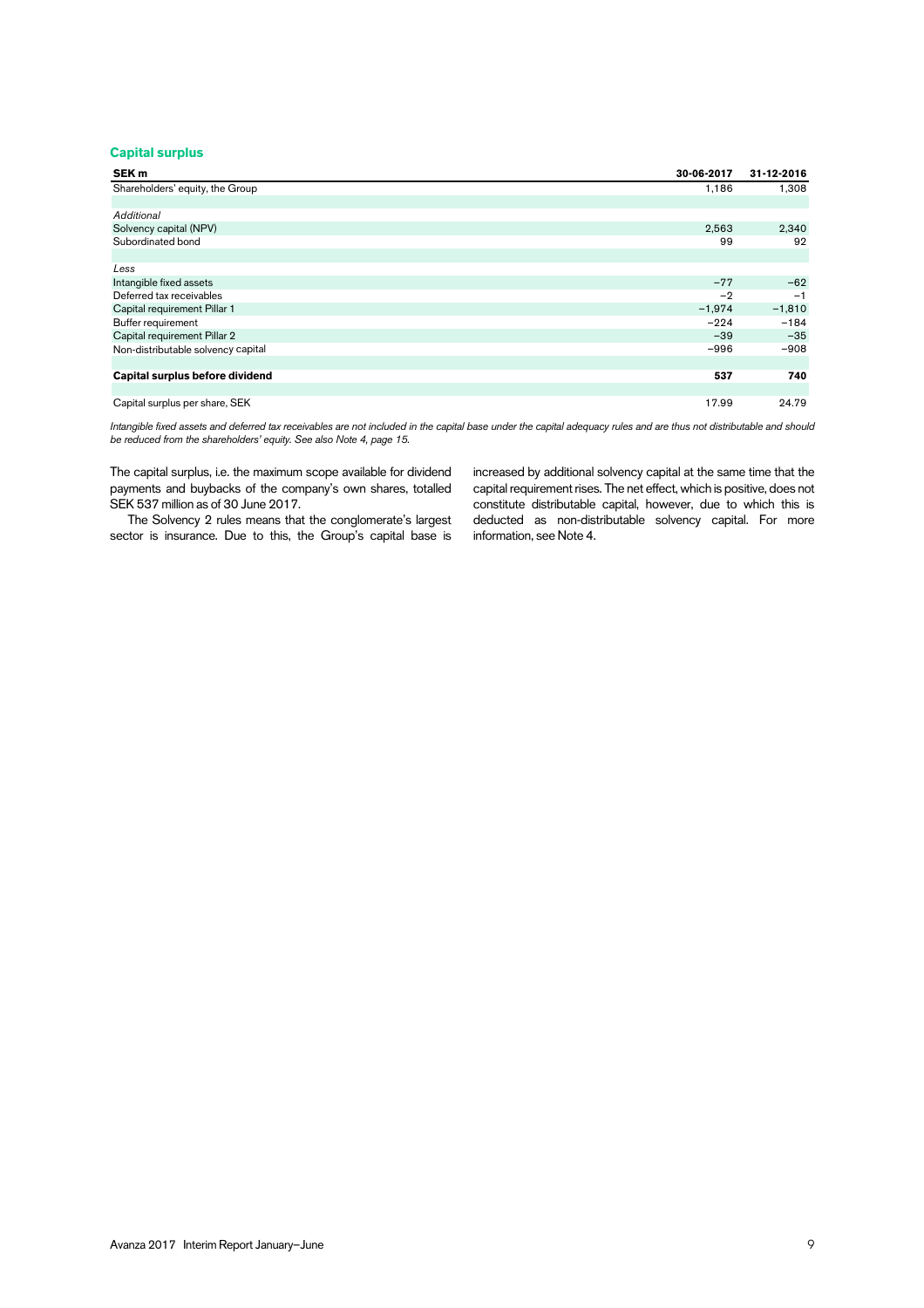### Other corporate events

#### **Executive Management**

In June, Johan Prom, CEO of Avanza, decided, in consultation with the Board of Directors, to step down.

At the end of June, Rikard Josefson was appointed the new CEO. Rikard served most recently as CEO of Länsförsäkringar Bank, prior to which he spent 25 years at SEB. Rikard will assume the role within six months and Johan Prom will continue as CEO until then.

Joining Group Management on 20 April is Chief Legal Officer Teresa Schechter.

Henrik Källén, COO and deputy CEO of Avanza, left Group Management in April and his role in June.

Birgitta Hagenfeldt, CFO, was named deputy CEO in April.

#### **Annual General Meeting 2017**

The Annual General Meeting on 21 March 2017 resolved to reelect the Chairman of the Board and all board members. As proposed, a dividend of SEK 10.50 per share was authorised. The Annual Report was published on 24 February 2017.

#### **Incentive programmes**

An Extraordinary General Meeting held on 5 July 2017 authorized a new incentive programme comprising a maximum of 450,000 warrants, each of which grants entitlement to subscribe for one share in the company. If all the warrants are exercised, the company's share capital will increase by a maximum of SEK 1,125,000, corresponding to a dilution effect of 1.5 per cent.

#### **Repurchase of the company's own shares**

On 21 March 2017, the Annual General Meeting decided to authorise the Board of Directors to implement the acquisition of own shares, up to a maximum of 10 per cent of the shares in Avanza Bank Holding AB (publ). The authorisation is valid until the following Annual General Meeting. No shares were repurchased during the first half year of 2017 and the company holds no repurchased shares as of 30 June 2017.

#### **Transactions with associated parties**

Avanza's transactions with associated parties are presented in the Annual Report for 2016, Note 37. No significant changes have taken place since the publication of the Annual Report.

#### **Significant events after the end of the reporting period**

An Extraordinary General Meeting was held on 5 July 2017. Read more under Incentive programmes above.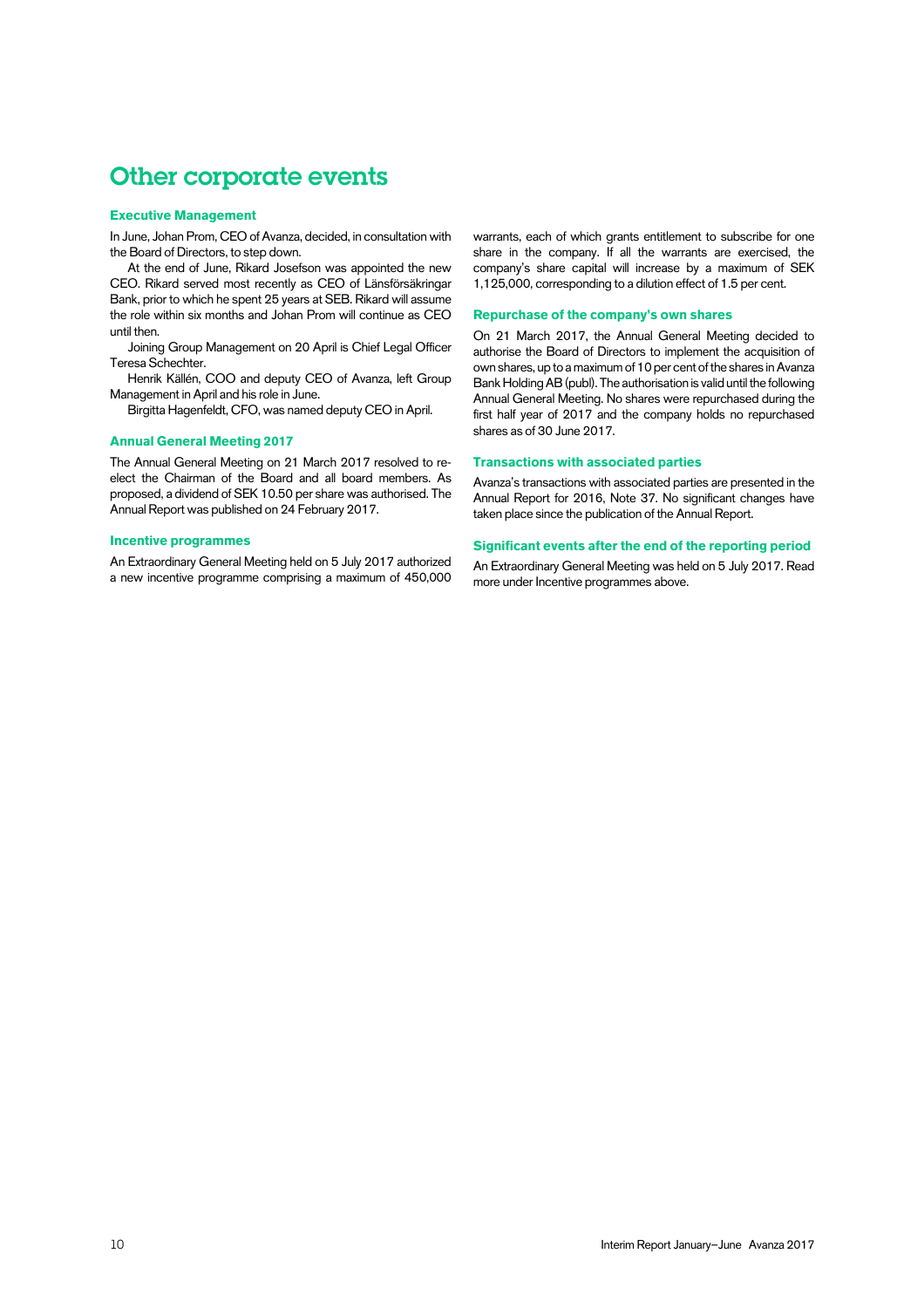### Consolidated Income Statements 1

| SEK <sub>m</sub>                                     | 2017<br>Q <sub>2</sub> | 2016<br>Q <sub>2</sub> | 2017<br>Jan-Jun | 2016<br>Jan-Jun | 2016-2017<br>Jul-Jun | 2016<br>Jan-Dec |
|------------------------------------------------------|------------------------|------------------------|-----------------|-----------------|----------------------|-----------------|
| Operating income                                     |                        |                        |                 |                 |                      |                 |
| Commission income                                    | 243                    | 228                    | 496             | 457             | 973                  | 934             |
| Commission expenses                                  | $-35$                  | $-33$                  | $-70$           | $-67$           | $-136$               | $-133$          |
| Interest income                                      | 54                     | 51                     | 108             | 104             | 215                  | 211             |
| Interest expenses                                    | $-27$                  | $-24$                  | $-52$           | $-45$           | $-104$               | $-97$           |
| Net result of financial transactions                 | $\mathbf 0$            | $\overline{2}$         | $\mathbf 0$     | 3               | $\mathbf{1}$         | 3               |
| Other operating income                               | $\Omega$               | $\Omega$               | $\Omega$        | $\Omega$        | $\Omega$             | $\Omega$        |
| <b>Total operating income</b>                        | 236                    | 225                    | 482             | 451             | 950                  | 919             |
|                                                      |                        |                        |                 |                 |                      |                 |
| Operating expenses                                   |                        |                        |                 |                 |                      |                 |
| General administrative costs                         | $-122$                 | $-99$                  | $-235$          | $-197$          | $-435$               | $-397$          |
| Depreciation of tangible and intangible fixed assets | $-2$                   | $-2$                   | $-4$            | $-4$            | $-8$                 | $-8$            |
| Other operating expenses                             | $-9$                   | $-12$                  | $-20$           | $-24$           | $-45$                | $-48$           |
| Total operating expenses before credit losses        | $-133$                 | $-113$                 | $-259$          | $-225$          | $-487$               | $-453$          |
|                                                      |                        |                        |                 |                 |                      |                 |
| <b>Operating profit before credit losses</b>         | 103                    | 111                    | 223             | 226             | 463                  | 465             |
|                                                      |                        |                        |                 |                 |                      |                 |
| Credit losses, net                                   | $\mathbf 0$            | $\mathbf 0$            | $\mathbf 0$     | $\mathbf 0$     | $\mathbf 0$          | $-1$            |
| <b>Operating profit</b>                              | 103                    | 111                    | 224             | 226             | 463                  | 465             |
|                                                      |                        |                        |                 |                 |                      |                 |
| Tax on profit for the period                         | $-15$                  | $-17$                  | $-32$           | $-33$           | $-65$                | $-66$           |
| Net profit <sup>2</sup>                              | 89                     | 94                     | 192             | 192             | 398                  | 399             |
|                                                      |                        |                        |                 |                 |                      |                 |
| Earnings per share, SEK                              | 2.97                   | 3.18                   | 6.43            | 6.53            | 13.35                | 13.45           |
| Earnings per share after dilution, SEK               | 2.96                   | 3.18                   | 6.41            | 6.52            | 13.33                | 13.44           |
| Average no. shares before dilution, thousands        | 29,839                 | 29,615                 | 29,839          | 29,479          | 29.839               | 29,660          |
| Average no. shares after dilution, thousands         | 29,896                 | 29,622                 | 29,909          | 29,496          | 29,887               | 29,682          |
| Outstanding no. shares before dilution, thousands    | 29.839                 | 29,839                 | 29,839          | 29,839          | 29.839               | 29,839          |
| Outstanding no. shares after dilution, thousands     | 29.907                 | 29.848                 | 29.907          | 29.848          | 29.907               | 29,908          |
| No. shares upon full dilution, thousands             | 31.309                 | 30.819                 | 31.309          | 30.819          | 31.309               | 31.309          |

*1) Corresponds to total comprehensive income in that no other total comprehensive income exists.*

*2) The entire profit accrues to the Parent Company's shareholders.*

### Consolidated Balance Sheet

| SEK <sub>m</sub>                           | <b>Note</b>    | 30-06-2017 | 31-12-2016 |
|--------------------------------------------|----------------|------------|------------|
| <b>Assets</b>                              |                |            |            |
| Lending to credit institutions             |                | 1,759      | 1,583      |
| Lending to the public                      | $\overline{2}$ | 9,557      | 8,175      |
| <b>Bonds</b>                               |                | 13.792     | 13,244     |
| Shares and participations                  |                | 18         | 5          |
| Assets in insurance operations             |                | 84,884     | 75,934     |
| Intangible fixed assets                    |                | 77         | 62         |
| Tangible fixed assets                      |                | 25         | 18         |
| Other assets                               |                | 2,587      | 1,432      |
| Prepaid costs and accrued income           |                | 102        | 164        |
| <b>Total assets</b>                        |                | 112,802    | 100,616    |
|                                            |                |            |            |
| Liabilities and shareholders' equity       |                |            |            |
| Deposits by the public                     |                | 25.956     | 22,832     |
| Liabilities in insurance operations        |                | 84,884     | 75,934     |
| Other liabilities                          |                | 575        | 353        |
| Accrued costs and prepaid income           |                | 100        | 89         |
| Subordinated liabilities                   |                | 99         | 99         |
| Shareholders' equity                       |                | 1,186      | 1,308      |
| Total liabilities and shareholders' equity |                | 112,802    | 100,616    |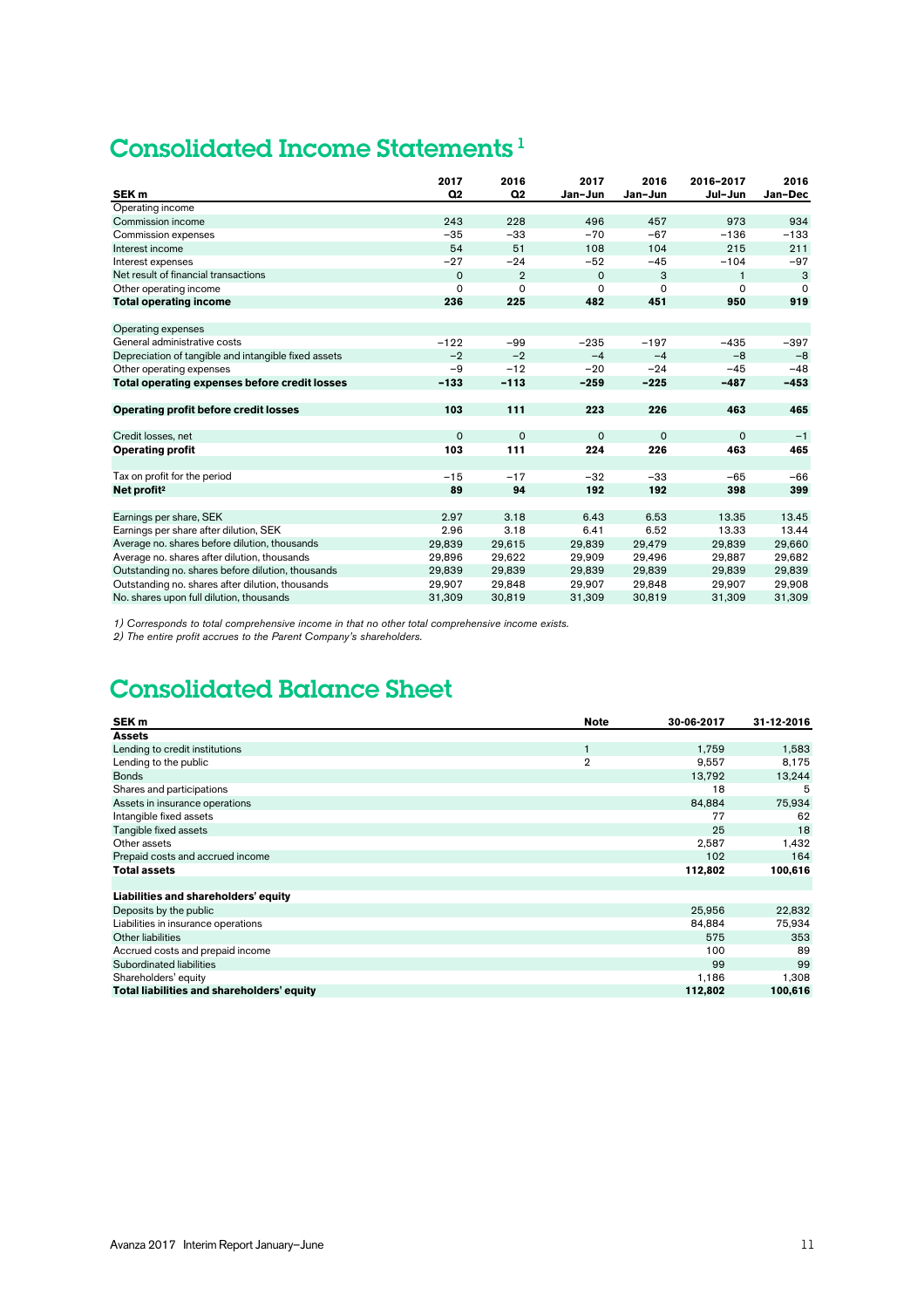### Changes in the Group's shareholders' equity

|                                                             | 2017                     | 2016                     | 2016    |
|-------------------------------------------------------------|--------------------------|--------------------------|---------|
| SEK <sub>m</sub>                                            | Jan-Jun                  | Jan-Jun                  | Jan-Dec |
| Shareholders' equity at the beginning of the period         | 1.308                    | 1.126                    | 1.126   |
| Dividend paid                                               | $-313$                   | $-308$                   | $-308$  |
| Excercise of share warrants                                 | $\overline{\phantom{m}}$ | 83                       | 83      |
| Warrants issue                                              | -                        | $\overline{\phantom{a}}$ | 8       |
| Net profit for the period (also total comprehensive income) | 192                      | 192                      | 399     |
| Shareholders' equity at the end of the period               | 1.186                    | 1.093                    | 1,308   |

*There are no minority shareholdings included in the shareholders' equity.* 

### Consolidated Cash Flow Statements

|                                                                                                       | 2017     | 2016           | 2017    | 2016     |
|-------------------------------------------------------------------------------------------------------|----------|----------------|---------|----------|
| SEK <sub>m</sub>                                                                                      | Q2       | Q <sub>2</sub> | Jan-Jun | Jan-Jun  |
| Cash flow from operating activities before changes in operating activities' assets and<br>liabilities | $-373$   | 365            | $-815$  | 469      |
| Cash flow from operating activities' assets and liabilities                                           | 1.496    | 1.972          | 1.962   | 3,872    |
| Cash flow from investment operations                                                                  | $-1.351$ | $-845$         | $-575$  | $-1.743$ |
| Cash flow from financial operations                                                                   | $\Omega$ | $-225$         | $-313$  | $-225$   |
| Cash flow for the period                                                                              | $-229$   | 1.267          | 258     | 2,373    |
|                                                                                                       |          |                |         |          |
| Liquid assets at the beginning of the period <sup>1</sup>                                             | 1.940    | 2.706          | 1.453   | 1.599    |
| Liquid assets at the end of the period <sup>1</sup>                                                   | 1.711    | 3.972          | 1.711   | 3.972    |

1) Liquid assets are defined as lending to credit institutions excluding pledged assets. At the end of the period SEK 48 million (SEK 273m) of *consolidated liquid assets are pledged as collaterals.*

### Parent Company Income Statement

|                                                    | 2017     | 2016        |
|----------------------------------------------------|----------|-------------|
| SEK <sub>m</sub>                                   | Jan-Jun  | Jan-Jun     |
| <b>Operating expenses</b>                          |          |             |
| Administration expenses                            | $-4$     | $-3$        |
| Other operating expenses                           | -3       | $-3$        |
| <b>Operating profit/loss</b>                       | $-7$     | $-6$        |
|                                                    |          |             |
| <b>Profit from financial investments</b>           |          |             |
| Profit/loss from participations in Group companies |          |             |
| Interest income and similar items                  | $\Omega$ | $\mathbf 0$ |
| <b>Profit before tax</b>                           | $-7$     | -6          |
|                                                    |          |             |
| Tax on profit for the period                       | 2        |             |
| Net profit/loss for the period                     | -6       | -5          |
|                                                    |          |             |

### Parent Company Balance Sheets

| SEK <sub>m</sub>                           | 30-06-2017  | 31-12-2016 |
|--------------------------------------------|-------------|------------|
| <b>Assets</b>                              |             |            |
| Financial fixed assets                     | 424         | 414        |
| Current receivables <sup>1</sup>           | 23          | 354        |
| Liquid assets                              | $\mathbf 0$ | $\Omega$   |
| <b>Total assets</b>                        | 447         | 767        |
|                                            |             |            |
| Shareholders' equity and liabilities       |             |            |
| Shareholders' equity                       | 442         | 761        |
| <b>Current liabilities</b>                 | 5           | 7          |
| Total shareholders' equity and liabilities | 447         | 767        |

*1) Of which receivables from subsidiaries SEK 21 million (SEK 353m as of 31-12-2016)*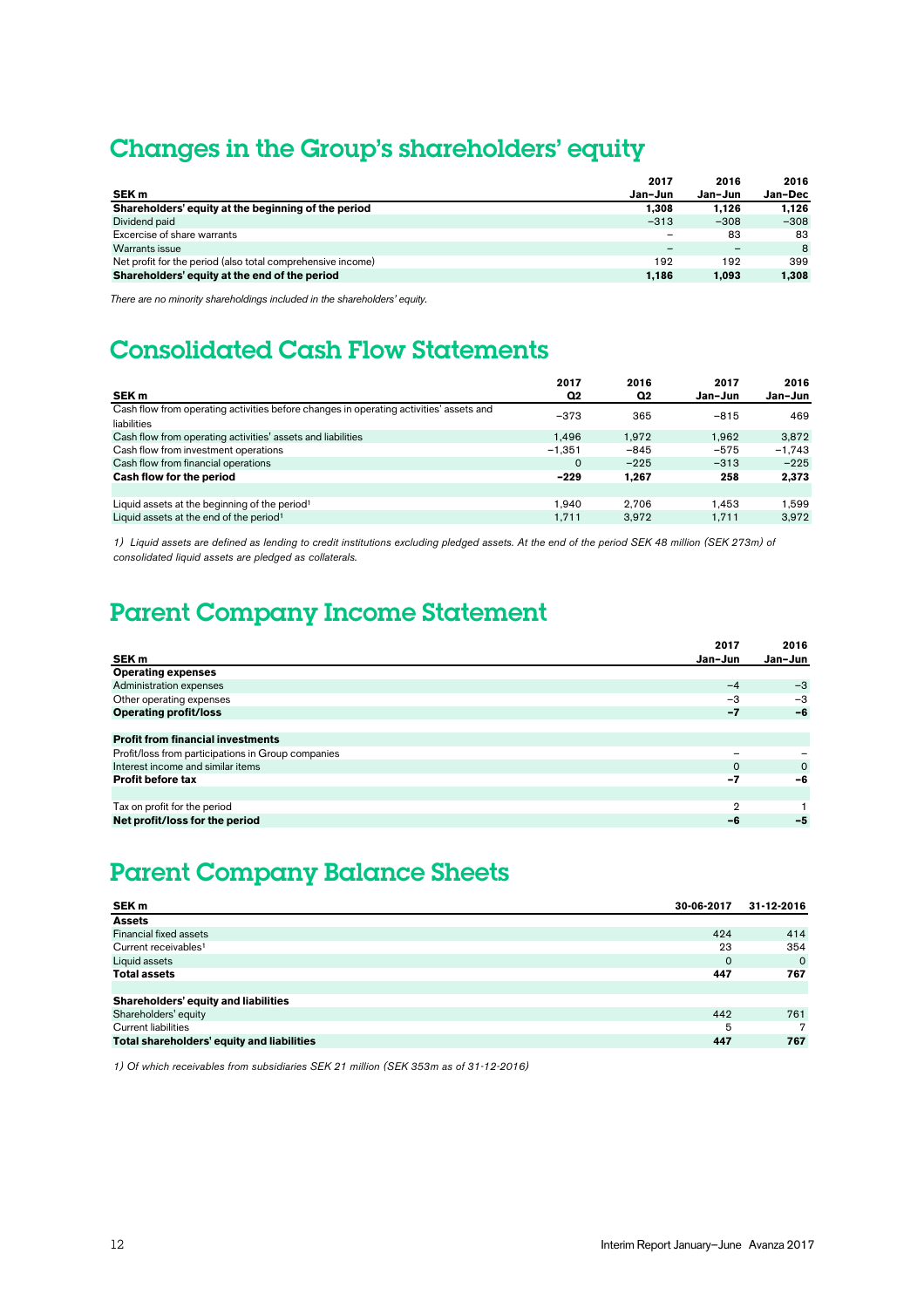### Accounting principles

The Interim Report for the Group has been prepared in accordance with IAS 34 Interim Reporting, the Swedish Annual Accounts Act for Credit Institutions and Securities Companies and with the guidelines and general advice issued by the Swedish Financial Supervisory Authority concerning the annual accounts of credit institutions and securities companies (FFFS 2008:25). The Interim Report for the Parent Company has been prepared in accordance with the provisions of the Swedish Annual Accounts Act. Furthermore, the Swedish Financial Reporting Board's recommendation accounting for legal entities (RFR 2) has been applied. Accounting principles and calculation methods for both the Group and the Parent Company remain otherwise unchanged from those applied in the 2016 Annual Report.

The Group is working on preparations ahead of the introduction of *IFRS 9 Financial Instruments*, which will apply to annual periods beginning on or after 1 January 2018. The standard addresses the classification, measurement and recognition of financial assets and liabilities. It replaces the portions of IAS 39 that address the classification and measurement of financial instruments. IFRS 9 retains a mixed measurement model but simplifies it in certain respects. The part of the standard that will presumably have the biggest impact on the Group is the new model for calculating the credit loss reserve. The assessment is that the part of the standard that will have the biggest impact on the Group is the new model for calculating the credit loss reserve. The financial results are not expected to be significantly impacted.

The information on pages 1-10 is an integrated part of this Interim Report.

### **Notes**

#### **Note 1 Lending to credit institutions**

Client fund receivables, attributable to banking business, amount as of 30 June 2017 to SEK 1,112 million (SEK 1,143 m as of 31 December 2016) which are reported net against client fund payables of SEK 1,112 million (SEK 1,143 m as of 31 December 2016). Of the liquid assets of SEK 1,759 million as per the end of the period, SEK 48 million were pledged as collateral mainly referring to Swedish credit institutions and the stock exchange.

#### **Note 2 Lending to the public**

Lending to the public is reported after deduction for confirmed and anticipated credit losses. At the end of the period anticipated credit losses amounted to SEK 8 million (SEK 8 m as of 31 December 2016).

SEK 797 million (SEK 0 m as of 31 December 2016) of lending to the public at the end of the period are covered in their entirety by cash and cash equivalents pledged on endowment insurance accounts. This portion of the lending does not impact the net interest income, as the interest on deposits is the same as the lending rate. The remaining part of lending to the public totaled SEK 8,760 million at the end of the period, of which SEK 4,104 million (SEK 4,118 m as of 31 December 2016) with collateral in the form of securities and SEK 4,656 million (SEK 4,056 m as of 31 December 2016) with collateral in the form of houses and tenant-owned apartments. Regarding mortgage loans SEK 5,639 million (SEK 5,074 m as of 31 December 2016) has been granted at the end of the period, implying that the commitment for granted, undisbursed mortgage loans amounts to SEK 983 million (SEK 1,018 m as of 31 December 2016).

#### **Note 3 Financial instruments**

#### **Classification of financial instruments**

| 30-06-2017<br>SEK <sub>m</sub>      | <b>Financial instruments</b><br>valued at fair value via<br><b>Income Statement</b> | held to<br>maturity      | Loan<br>Investments receivables and<br>accounts<br>receivable | <b>Other</b><br><b>liabilities</b> | financial Non-financial<br>instruments | Total   |
|-------------------------------------|-------------------------------------------------------------------------------------|--------------------------|---------------------------------------------------------------|------------------------------------|----------------------------------------|---------|
| <b>Assets</b>                       |                                                                                     |                          |                                                               |                                    |                                        |         |
| Lending to credit institutions      | $\qquad \qquad -$                                                                   |                          | 1,759                                                         | $\overline{\phantom{m}}$           | $\qquad \qquad -$                      | 1,759   |
| Lending to the public               | $\overline{\phantom{m}}$                                                            | $\overline{\phantom{m}}$ | 9,557                                                         | -                                  | $\overline{\phantom{m}}$               | 9,557   |
| <b>Bonds</b>                        | $\overline{\phantom{m}}$                                                            | 13,792 <sup>1</sup>      | -                                                             | -                                  | $\qquad \qquad -$                      | 13,792  |
| Shares and participations           | 18                                                                                  | $\overline{\phantom{0}}$ | $\qquad \qquad$                                               |                                    | $\overline{\phantom{m}}$               | 18      |
| Assets in insurance operations      | 84,884                                                                              | $\overline{\phantom{m}}$ | -                                                             |                                    | $\qquad \qquad -$                      | 84,884  |
| Intangible assets                   | -                                                                                   |                          | $\overline{\phantom{0}}$                                      | -                                  | 77                                     | 77      |
| Tangible assets                     | $\overline{\phantom{m}}$                                                            | $\overline{\phantom{m}}$ | $\overline{\phantom{m}}$                                      | $\qquad \qquad -$                  | 25                                     | 25      |
| Other assets                        | $\overline{\phantom{m}}$                                                            | $\overline{\phantom{a}}$ | 433                                                           | $\overline{\phantom{m}}$           | 2.154                                  | 2,587   |
| Prepaid costs and accrued income    | $\overline{\phantom{0}}$                                                            | 12                       | 67                                                            | -                                  | 23                                     | 102     |
| <b>Total assets</b>                 | 84,903                                                                              | 13,804                   | 11,816                                                        | ۰                                  | 2,279                                  | 112,802 |
|                                     |                                                                                     |                          |                                                               |                                    |                                        |         |
| <b>Liabilities</b>                  |                                                                                     |                          |                                                               |                                    |                                        |         |
| Deposits by the public              | -                                                                                   | $\overline{\phantom{m}}$ | $\overline{\phantom{m}}$                                      | 25,956                             | -                                      | 25,956  |
| Liabilities in insurance operations | 84,884                                                                              | $\overline{\phantom{0}}$ | $\qquad \qquad$                                               |                                    | $\qquad \qquad -$                      | 84,884  |
| Other liabilities                   | -                                                                                   | $\overline{\phantom{m}}$ | -                                                             | 575                                | $\qquad \qquad -$                      | 575     |
| Accrued costs and prepaid income    | $\overline{\phantom{m}}$                                                            |                          | $\overline{\phantom{0}}$                                      | 44                                 | 56                                     | 100     |
| Subordinated liabilities            | -                                                                                   | $\overline{\phantom{m}}$ | -                                                             | 99                                 |                                        | 99      |
| <b>Total liabilities</b>            | 84,884                                                                              |                          | -                                                             | 26,674                             | 56                                     | 111,614 |

*1) The fair value amounts to SEK 13,835 million, of which SEK 13,835 million is attributed to Level 1 and SEK – million to Level 2 in the hierarchy for fair value. The valuation principles are the same as for similar instruments that are reported at fair value in the balance sheet.*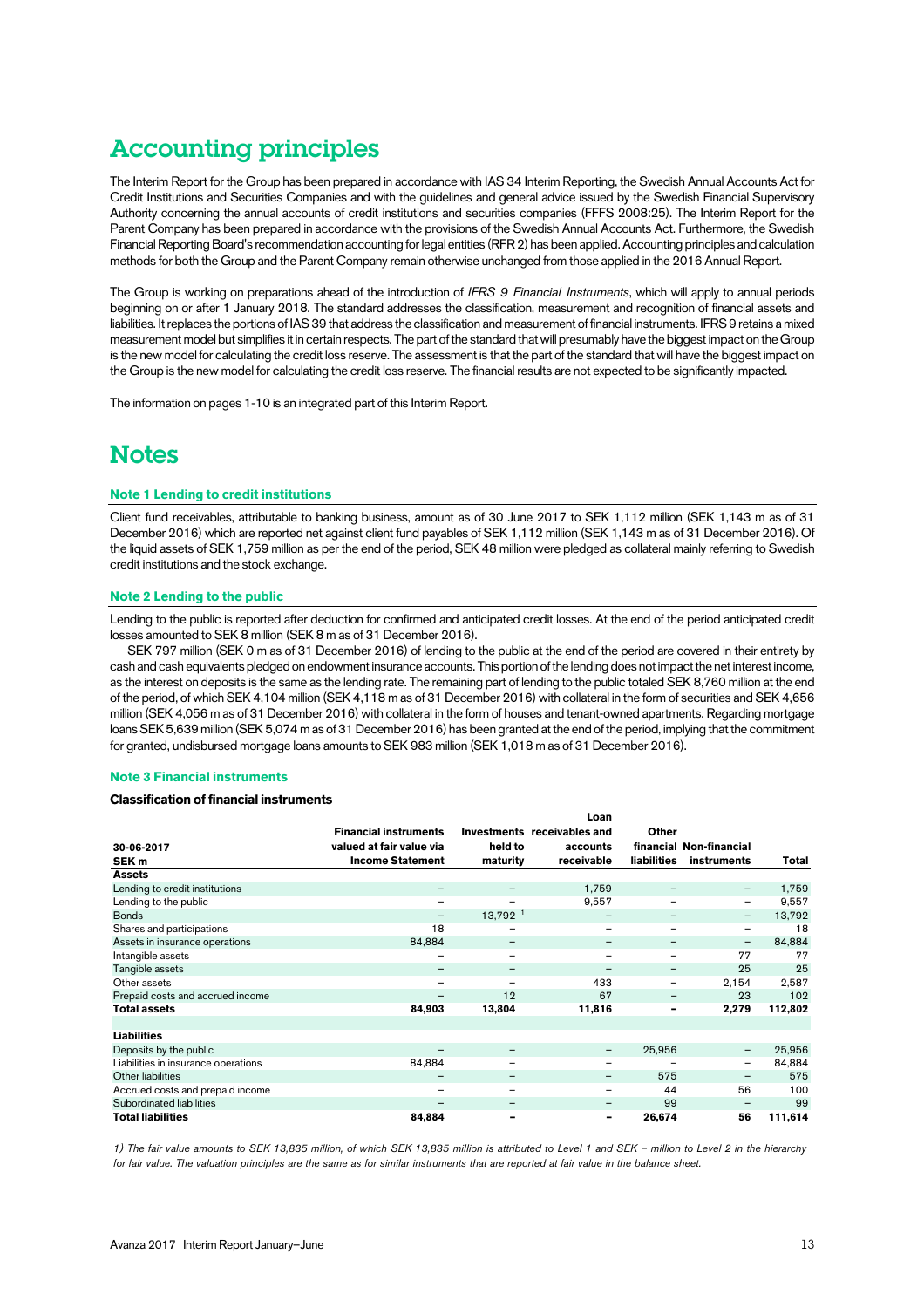#### **Financial instruments valued at fair value**

| 30-06-2017, SEK m                                           | Level 1                  | Level 2  | Level 3                  | <b>Total</b> |
|-------------------------------------------------------------|--------------------------|----------|--------------------------|--------------|
| <b>Assets</b>                                               |                          |          |                          |              |
| Equities                                                    | 43.432                   | $\Omega$ | 15                       | 43.447       |
| Fund units                                                  | 1.280                    | 29.024   | -                        | 30,304       |
| Bonds and other interest-bearing securities                 | 15.050                   | 432      | -                        | 15.482       |
| Other securities                                            | 223                      | 58       | $\overline{\phantom{0}}$ | 281          |
| Liquid assets                                               | $\overline{\phantom{0}}$ | -        | -                        | 9.223        |
| <b>Total assets</b>                                         | 59,985                   | 29,514   | 15                       | 98,737       |
|                                                             |                          |          |                          |              |
| <b>Liabilities</b>                                          |                          |          |                          |              |
| Liabilities in insurance operations (investment agreements) | -                        | 84.884   |                          | 84,884       |
| <b>Total liabilities</b>                                    | ۰                        | 84,884   | ۰                        | 84.884       |

#### *Fair value*

In the case of financial instruments reported at accrued acquisition cost, incurring variable interest, or with short maturities, the reported value and fair value are equal. The fair value of those financial instruments reported at fair value via the Income Statement, primarily Assets in the insurance operations, is determined as shown below.

During the period, no transfers between the levels have taken place. Pension and insurance customers (assets in the insurance operations) are, in principle, only permitted to hold securities traded on a regulated market or a multilateral trading facility (MTF), investment funds or securities on unlisted securities markets managed electronically by Avanza.

#### *Financial assets valued at fair value via the Income Statement*

The majority of the securities in this category, primarily comprising Assets within the insurance operations, comprise listed securities and the fair value is determined by using the official bid rate on the closing date. The fair value of securities without an active market is determined, initially, by obtaining pricing information from operators who quote daily prices, mainly the net asset values quoted by the fund companies, where the issuer values every individual security, and secondarily, by assessing the most recently completed market transaction between two mutually independent parties.

Changes in the value of assets in the insurance operations correspond to changes in the value of liabilities in the insurance operations and the net result is, therefore, zero.

Financial assets valued at fair value are classified through the use of a hierarchy for fair value that reflects the significance of the input data used in the valuations. The hierarchy contains the following levels:

- Level 1 Quoted prices (unadjusted) on active markets for identical assets or liabilities. The majority of the shares pertaining to the insurance operations are included in this category.
- Level 2 Input data other than the quoted prices included in Level 1, but which are observable for assets or liabilities, either directly (i.e. as prices) or indirectly (i.e. derived from prices). Funds (not traded on a stock exchange) are included in this category. Liabilities in the insurance operations are included in this category as the value of the entire balance sheet item is indirectly related to the value of the assets in the insurance operations.
- Level 3 Input data from the asset or liability in question that is not based on observable market data (non-observable input data).

The level of the hierarchy for fair values where the valuation at fair value is categorized in its entirety shall be determined on the basis of the lowest level of input data of significance to the valuation at fair value in its entirety.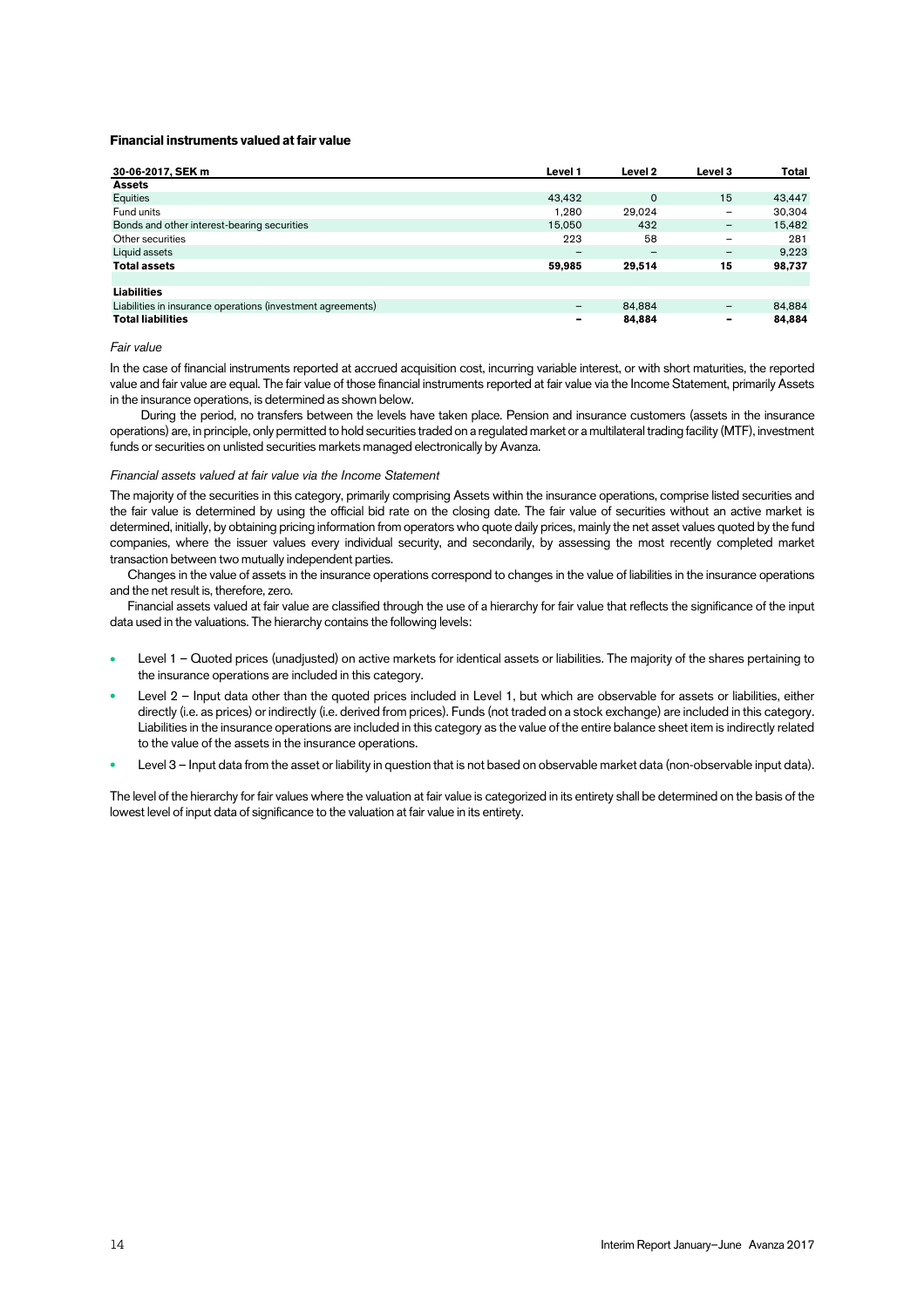#### **Note 4 Capital requirement for the financial conglomerate**

| SEK <sub>m</sub>                                                                 | 30-06-2017 | 31-12-2016 |
|----------------------------------------------------------------------------------|------------|------------|
| <b>Capital base</b>                                                              |            |            |
| Shareholders' equity, the Group                                                  | 1,186      | 1,308      |
| Less profits which are not audited                                               | $-192$     |            |
| Determined dividend                                                              |            | $-313$     |
| Shareholders' equity, financial conglomerate                                     | 994        | 995        |
| Additional                                                                       |            |            |
| Solvency capital (NPV)                                                           | 2.563      | 2,340      |
| Subordinated bond                                                                | 99         | 92         |
| Less                                                                             |            |            |
| Intangible fixed assets                                                          | $-77$      | $-62$      |
| Deferred tax receivables                                                         | $-2$       | $-1$       |
| <b>Total capital base</b>                                                        | 3,578      | 3,364      |
|                                                                                  |            |            |
| Capital base per sector                                                          |            |            |
| Capital requirement for regulated units in the insurance sector                  | 2,705      | 2,482      |
| Capital requirement for regulated units within the banking and securities sector | 873        | 882        |
| <b>Total capital base</b>                                                        | 3.578      | 3,364      |
|                                                                                  |            |            |
| Capital requirement per sector                                                   |            |            |
| Capital requirement for regulated units in the insurance sector                  | 1,567      | 1,432      |
| Capital requirement for regulated units within the banking and securities sector | 670        | 598        |
| of which additional buffer requirement                                           | 224        | 184        |
| of which additional Pillar 2 requirement                                         | 39         | 35         |
| <b>Total capital requirement</b>                                                 | 2,237      | 2,030      |
|                                                                                  |            |            |
| <b>Capital surplus</b>                                                           | 1.341      | 1,334      |
|                                                                                  |            |            |
| Capital base/Capital requirement                                                 | 1.60       | 1.66       |

The above table refers to the financial conglomerate, including Avanza Bank Holding AB (publ) and all of its subsidiary companies. The financial conglomerate's capital base and capital requirement have been calculated using the consolidation method.

When calculating the capital base during the course of an ongoing year, audited profits only are included in the calculations. If the profit for the period has been audited, adjustments are made for the assumed or proposed dividend. Assumed dividend refers to the current period and the proposed dividend is dividend proposed by the Board of Directors to the Annual General Meeting for the full financial year.

When the new Solvency 2 rules took effect on 1 January 2016, insurance became the largest sector. Previously, banking and securities had been the largest sector. As a result of the new solvency rules, a line has been added to the above table for solvency capital (NPV), which refers to the estimated future present value of the insurance company Avanza Pension's profits generated from policyholders' assets. Capital requirements for regulated units in the insurance sector refers to the estimated Solvency Capital Requirement (SCR), which is also based on policyholders' assets.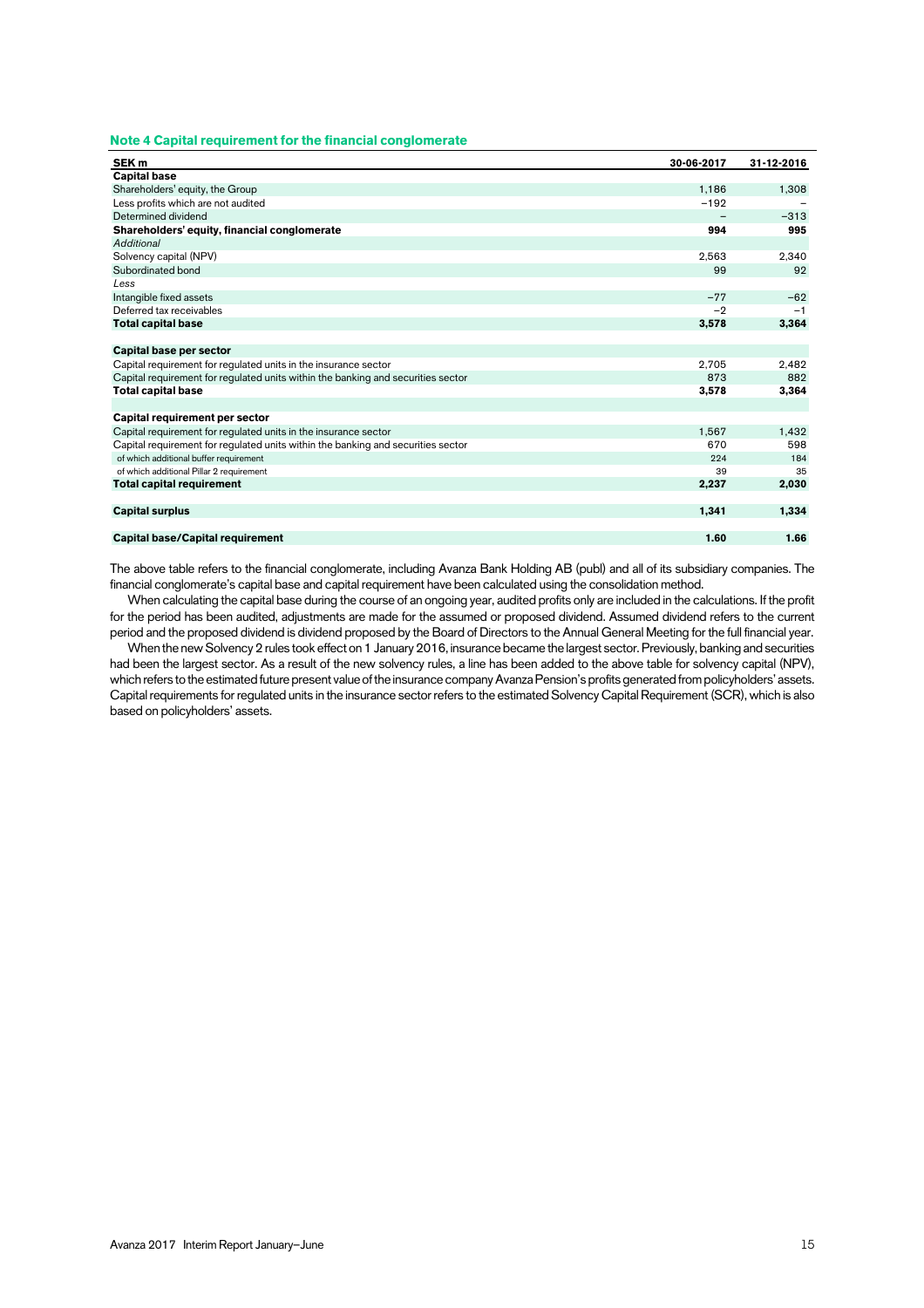#### **Not 5 Capital base and capital requirement in the consolidated situation**

In accordance with the European capital requirements regulation (CRR), Avanza's consolidated situation refers to Avanza Bank Holding AB (publ) and the subsidiaries Avanza Bank AB (publ) and Avanza Fonder AB. The capital requirements reported in this note refer to Pillar 1, Pillar 2 and additional buffer requirements, according to the capital adequacy rules in effect at the time.

| SEK <sub>m</sub>                                                                            | 30-06-2017  | 31-12-2016   |
|---------------------------------------------------------------------------------------------|-------------|--------------|
| <b>Tier 1 capital</b>                                                                       |             |              |
| Shareholders' equity, the Group                                                             | 1,186       | 1.308        |
| Less profits which are not audited                                                          | $-192$      |              |
| Determined dividend                                                                         |             | $-313$       |
| Equity not part of the consolidated situation                                               | $-66$       | $-66$        |
| Equity, consolidated situation (adjusted for assumed/proposed dividend)                     | 929         | 929          |
|                                                                                             |             |              |
| Deducted items                                                                              |             |              |
| Intangible assets                                                                           | $-77$       | $-62$        |
| Deferred taxes                                                                              | $-2$        | $-1$         |
| Avanza Bank Holding AB:s holding in Försäkringsaktiebolaget Avanza Pension                  | $-39$       | $-39$        |
| Common equity tier 1 capital                                                                | 811         | 827          |
|                                                                                             |             |              |
| Subordinated bond                                                                           | 99          | 92           |
| <b>Tier 2 capital</b>                                                                       | 99          | 92           |
|                                                                                             |             |              |
| <b>Total capital base</b>                                                                   | 911         | 919          |
|                                                                                             |             |              |
| <b>Capital requirement</b>                                                                  |             |              |
| Credit risk according to standardised approach                                              | 302         | 275          |
| Market risks                                                                                | 3           | $\mathbf{1}$ |
| Settlement risk                                                                             | $\mathbf 0$ | $\mathbf 0$  |
| Operational risk                                                                            | 93          | 93           |
| <b>Capital requirement</b>                                                                  | 398         | 369          |
|                                                                                             |             |              |
| Risk exposure amount                                                                        |             |              |
| Credit risk according to standardised approach                                              | 3,770       | 3,436        |
| of which Institutions                                                                       | 351         | 316          |
| of which Corporates                                                                         | 26          | 28           |
| of which Households                                                                         | 174         | 172          |
| of which Collateral in real estate                                                          | 1,630       | 1,420        |
| of which Covered bonds                                                                      | 1,341       | 1,276        |
| of which Other items                                                                        | 248         | 224          |
| Market risks                                                                                | 37          | 11           |
| Settlement risk                                                                             | $\Omega$    | $\Omega$     |
| Operational risk                                                                            | 1,162       | 1,162        |
| Total risk exposure amount                                                                  | 4,969       | 4,609        |
|                                                                                             |             |              |
| <b>Capital ratios and buffers</b>                                                           |             |              |
| Common equity tier 1 ratio, %                                                               | 16.3        | 17.9         |
| Tier 1 ratio, %                                                                             | 16.3        | 17.9         |
| Total capital ratio, %                                                                      | 18.3        | 19.9         |
|                                                                                             |             |              |
|                                                                                             | 2.29        | 2.49         |
| Capital base in relation to capital requirement                                             |             |              |
|                                                                                             | 4.5         | 4.0          |
| Institution-specific buffer requirement, %                                                  |             | 2.5          |
| of which capital conservation buffer requirement, %                                         | 2.5<br>2.0  | 1.5          |
| of which countercycical buffer, %                                                           | 12.5        | 12.0         |
| Total capital requirement including buffer requirement, %                                   |             |              |
| Common equity tier 1 capital available for use as a buffer, %                               | 11.8        | 13.4         |
| Capital surplus after buffer requirement remaining to cover additional Pillar 2 requirement | 289         | 366          |
| Additional Pillar 2 requirement                                                             | 39          | 35           |
| Capital surplus after buffer requirement and Pillar 2                                       | 251         | 331          |

*Information is only provided regarding the buffer requirements which have come into force.*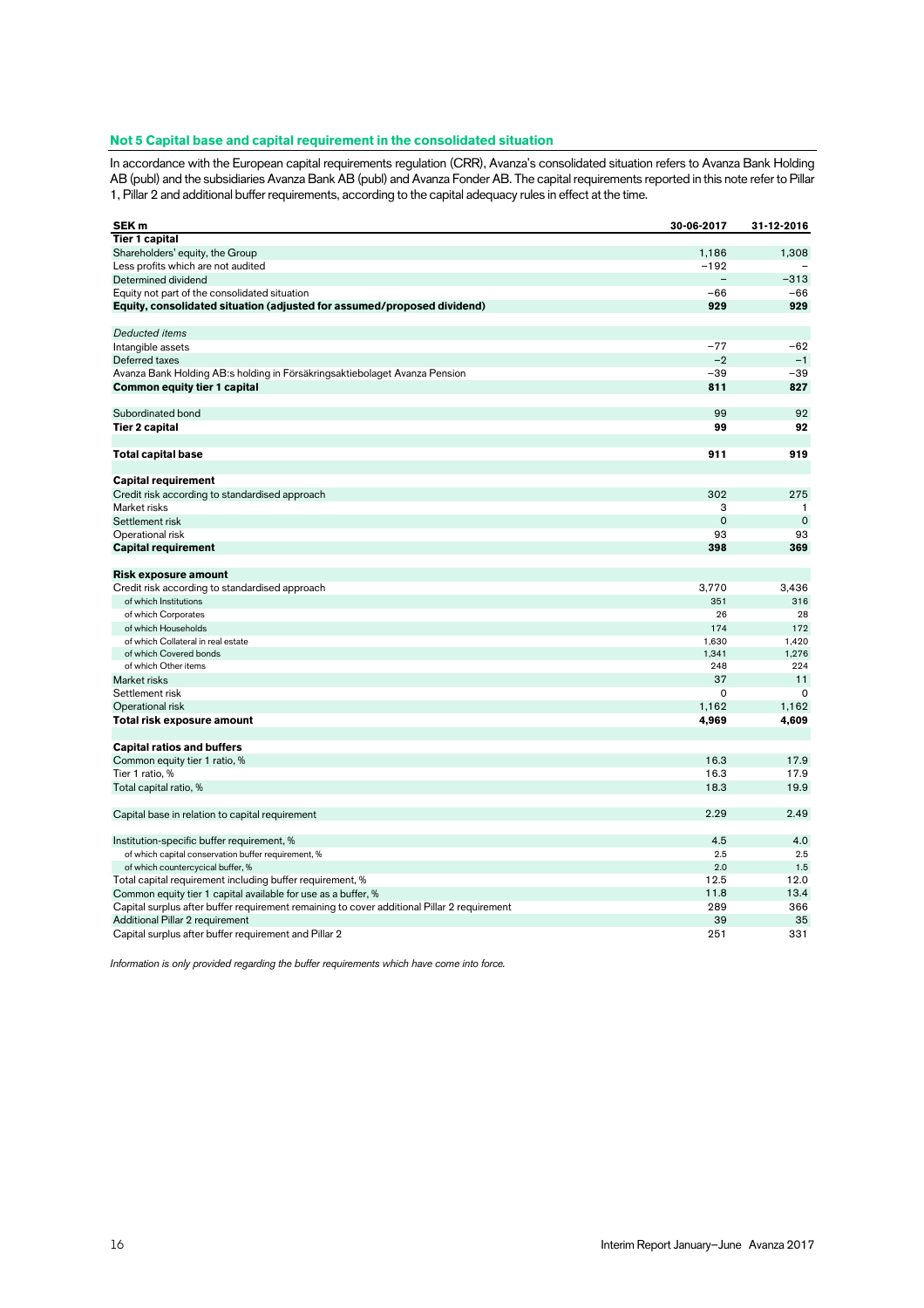The Board of Directors and the CEO ensures that the Interim Report gives a fair overview of the company and Group activities, balance and results, and describes the material risks and uncertainties that the company and the companies of the Group is facing.

Stockholm, 13 July 2017

Sven Hagströmer Chairman of the Board

Member of the Board Member of the Board Member of the Board

Sophia Bendz Jonas Hagströmer Birgitta Klasén

Member of the Board Member of the Board Member of the Board

Mattias Miksche Hans Toll Jacqueline Winberg

 Johan Prom CEO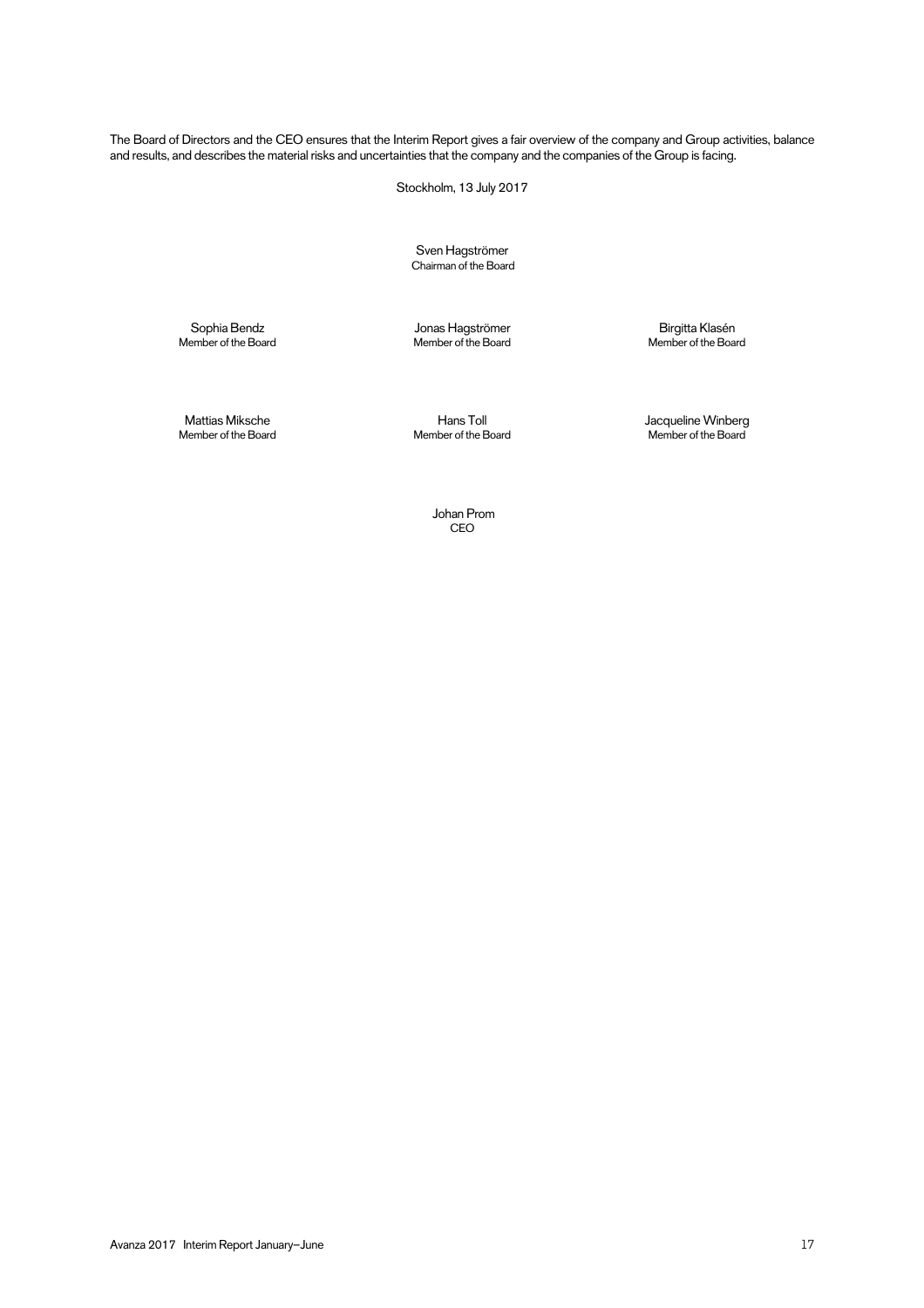#### **For additional information**





Johan Prom, CEO Telephone: +46 (0)70 689 23 46

Birgitta Hagenfeldt, CFO, deputy CEO Telephone: +46 (0)73 661 80 04



Sofia Svavar, Head of IR Telephone: +46 (0)8 409 420 17

This information is information that Avanza Bank Holding AB (publ) is obliged to make public pursuant to the EU Market Abuse Regulation and the Securities Markets Act. The information was submitted for publication, through the agency of the contact person set out above, at 08.15 (CEST) on 13 July 2017.

A webcast presentation will be held by Johan Prom, CEO, and Birgitta Hagenfeldt, CFO, on 13 July 2017 at 10.00 (CEST). The presentation will be held in English and there will be opportunities to ask questions. The presentation can be followed at avanza.se/ir. Phone number for participants:

- Sweden: +46 (0)8 505 564 74
- UK: +44 20 336 453 74
- US: +1 855 753 22 30

This report has not been subject to review by the company's auditors.

Avanza also publishes an Excel document containing its financial history. The information is provided in English and is updated quarterly. The document can be accessed at [avanza.se/keydata.](http://avanza.se/keydata)

*This Interim Report is published in Swedish and English. In the event of any difference between the English version and the Swedish original, the Swedish version shall prevail.* 

#### **Contact information**

Visiting address: Regeringsgatan 103, Stockholm<br>Postal address: Box 1399, SE-111 93 Stockholm Box 1399, SE-111 93 Stockholm Telephone: +46 (0) 8 562 250 00 Corp. Identity no: 556274-8458 Registered office: Stockholm Website: [avanza.se](https://www.avanza.se)  Corporate web: [avanza.com](http://investors.avanza.se/en) 

#### **Financial calendar**

Interim Report January – September 2017 19 October 2017 Preliminary Financial Statement 2017